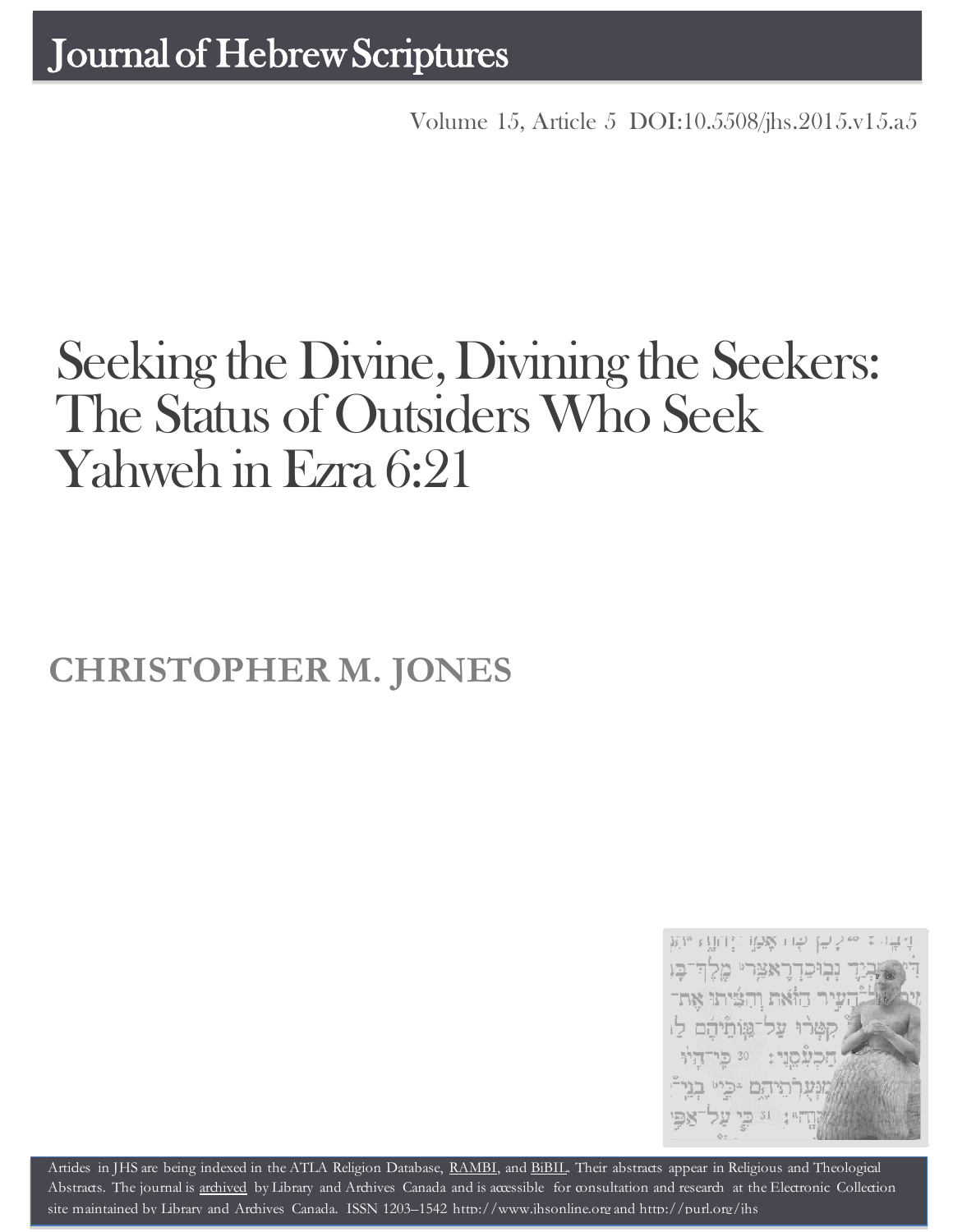### **SEEKING THE DIVINE, DIVINING THE SEEKERS: THE STATUS OF OUTSIDERS WHO SEEK YAHWEH IN EZRA 6:21[\\*](#page-1-0)**

#### CHRISTOPHER M. JONES AUGUSTANA COLLEGE

Ezra-Nehemiah is a book about boundaries, and as such it incorporates a wide range of strategies for creating, regulating, and reinforcing the boundaries between the community of restored Israel and those who are perceived to be outside of it. The book, as a redactional product,<sup>[1](#page-1-1)</sup> insists that the community of restored Israel is composed predominantly (if not exclusively) of the descendants of people who were exiled to Babylon following the liquidation of the kingdom of Judah in 586 BCE, and that there were no descendants of Judah remaining in the former land of Judah when the exiles began to return to it after 539 BCE.[2](#page-1-2) The national labels *Israel* and *Judah* are applied only to the community of exiles (Ezra 1:5; 2:2; 3:1; 4:3–4, 6; 7:7, 13; 10:9; Neh 2:10; 7:7, 73; 13:18), and the community itself is frequently tied to the exile (Ezra 1:11; 4:1; 6:19- 20; 8:35; 9:4; 10:6–7, 16; Neh 1:1–4; 7:6; 8:17). Those dwelling in and around the former territory of Judah who are not part of the exilic community are castigated as "people(s) of the land(s)" (Ezra 3:3; 4:4; 9:1; 10:2; Neh 10:30) or as foreigners (Ezra 4:1–3; 9:1–4).

<span id="page-1-0"></span><sup>\*</sup> This essay represents a thorough revision of a paper presented at the Society of Biblical Literature Midwest Region conference in Bourbonnais, Ill., on Feb. 8, 2014; it had its germ in a paper presented to the Chronicles-Ezra-Nehemiah section of the Society of Biblical Literature Annual Meeting in Baltimore, Md., on Nov. 25, 2013. I am grateful to those who commented on my oral presentations of this paper, and to Kristin Joachimsen of The Norwegian School of Theology for her comments on a written version of this paper. All remaining infelicities, of course, are solely my responsibility.

<span id="page-1-1"></span><sup>&</sup>lt;sup>1</sup> For a recent review of compositional models for Ezra-Nehemiah, see T.C. Eskenazi, "Revisiting the Composition of Ezra-Nehemiah: A Prolegomenon," in F.R. Ames and C.W. Miller (eds.), *Foster Biblical Scholarship: Essays in Honor of Kent Harold Richards* (Atlanta: SBL, 2010), 215–34.

<span id="page-1-2"></span><sup>2</sup> L.L. Grabbe, *Yehud: A History of the Persian Province of Judah* (vol. 1 of *A History of the Jews and Judaism in the Second Temple Period*; Library of Second Temple Studies, 47; London/New York: T&T Clark, 2004), 286.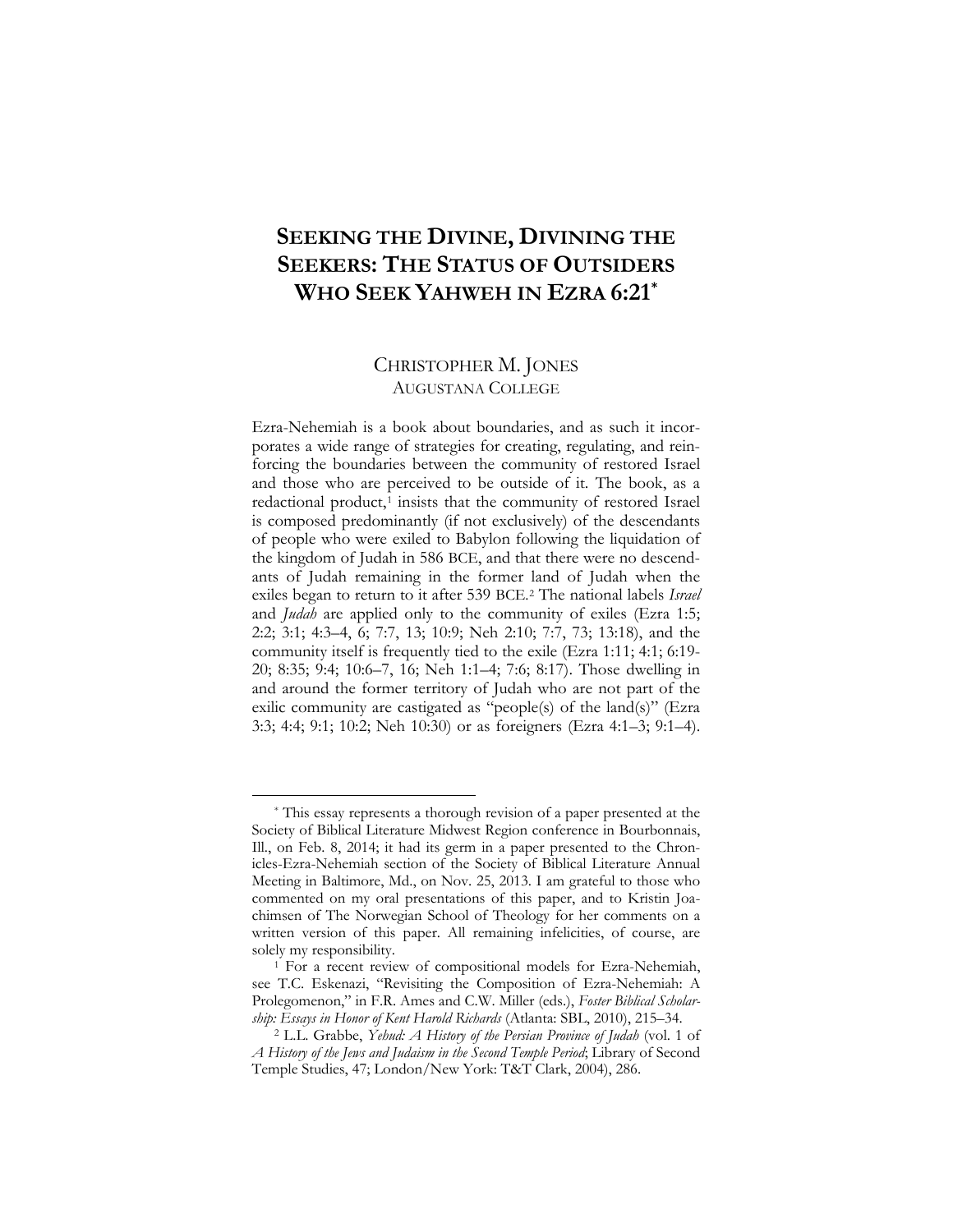The insiders are the only true Israelites; the outsiders are all foreigners.[3](#page-2-0)

This article treats the conflict between the community of returned exiles and the outsiders who oppose them in Ezra 1–6. The conflict is much more of a literary construction than a reflec-tion of historical reality,<sup>[4](#page-2-1)</sup> rooted in Ezra-Nehemiah's own distinctive interpretation of the trope of exiled Israel as the only true Israel.[5](#page-2-2) Likewise, the image of a large, unified contingent of Babylonian Judeans returning together to an empty land must be relegated

<span id="page-2-0"></span><sup>3</sup> For a recent treatment of the relevant data, see D. Rom-Shiloni, *Exclusive Inclusivity: Identity Conflicts Between the Exiles and the People Who Remained (6th–5th Centuries BCE)* (LHB/OTS, 543; New York: Blooms-

<span id="page-2-1"></span>bury, 2013), 34–47. 4 P. Bedford, *Temple Restoration in Early Achaemenid Judah* (JSOTSup, 65; Leiden, Brill 2001); H.G.M. Williamson, "Welcome Home," in P. Davies and D. Edelman (eds.), *The Historian and the Bible: Essays in Honour of Lester L. Grabbe* (LHB/OTS, 350; New York: T&T Clark, 2010), 113–23.

<span id="page-2-2"></span><sup>5</sup> E. Ben Zvi, "Inclusion and Exclusion from Israel as Conveyed by the Use of the Term 'Israel' in Post-Monarchic Biblical Texts," in S.W. Holloway and L.K. Handy (eds.), *The Pitcher is Broken: Memorial Essays for Gösta Ahlström* (JSOTSup, 190; Sheffield: Sheffield Academic Press, 1995), 95–149. Ben Zvi uses the siglum  $EI = I$  (Exiled Israel = Israel) to describe this discourse. Building on his work, P. Bedford, "Diaspora-Homeland Relations in Ezra-Nehemiah," *VT* 52/2 (2002), 147–65, notes that Ezra-Nehemiah, in contrast to Chronicles, limits Israel exclusively to the exile, not just during the exile but indefinitely. The repatriate community becomes a colony, surrounded by foreigners just like the exilic community, and dependent on the exilic community for its identity and its leadership. Thus, Ezra-Nehemiah is able to assert the continued importance of the diaspora after it becomes apparent that no mass ingathering of exiles will be occurring (as envisioned by Haggai and Zech 1–8). G. Knoppers, "Ethnicity, Genealogy, Geography, and Change: The Judean Community of Babylon and Jerusalem in the Story of Ezra," in G. Knoppers and K. Ristau (eds.), *Community Identity in Judean Historiography* (Winona Lake, IN: Eisenbrauns, 2009), 147–71, building on Bedford's work, argues that Ezra-Nehemiah's radical  $EI = I$  stance allows it to construct a vision of Israelite identity that is transnational and transgenerational, yet still rooted in the old Kingdom of Judah. J. Kessler, "Persia's Loyal Yahwists: Power Identity and Ethnicity in Achaemenid Yehud," in O. Lipschits and M. Oeming (eds.), *Judah and the Judeans in the Persian Period* (Winona Lake, IN: Eisenbrauns, 2006), 91–121; ibid., "The Diaspora in Zechariah 1–8 and Ezra-Nehemiah: The Role of History, Social Location, and Tradition in the Formation of Identity," in Knoppers and Ristau (eds.), *Community Identity*, 119–45; ibid., "Images of Exile: Representations of the 'Exile' and 'Empty Land' in the Sixth to Fourth Century BCE Yehudite Literature," in E. Ben Zvi and C. Levin (eds.), *The Concept of Exile in Ancient Israel and its Historical Contexts* (BZAW, 404; Berlin and New York: De Gruyter, 2010), 309–51 (333–39), concurs substantially with Bedford, but challenges his notion that the repatriates are depicted as dependent upon the diaspora; rather, he sees them as a "charter group," initially rooted in the diaspora but uniquely equipped to practice authentic Yahwism via their proximity to the restored temple.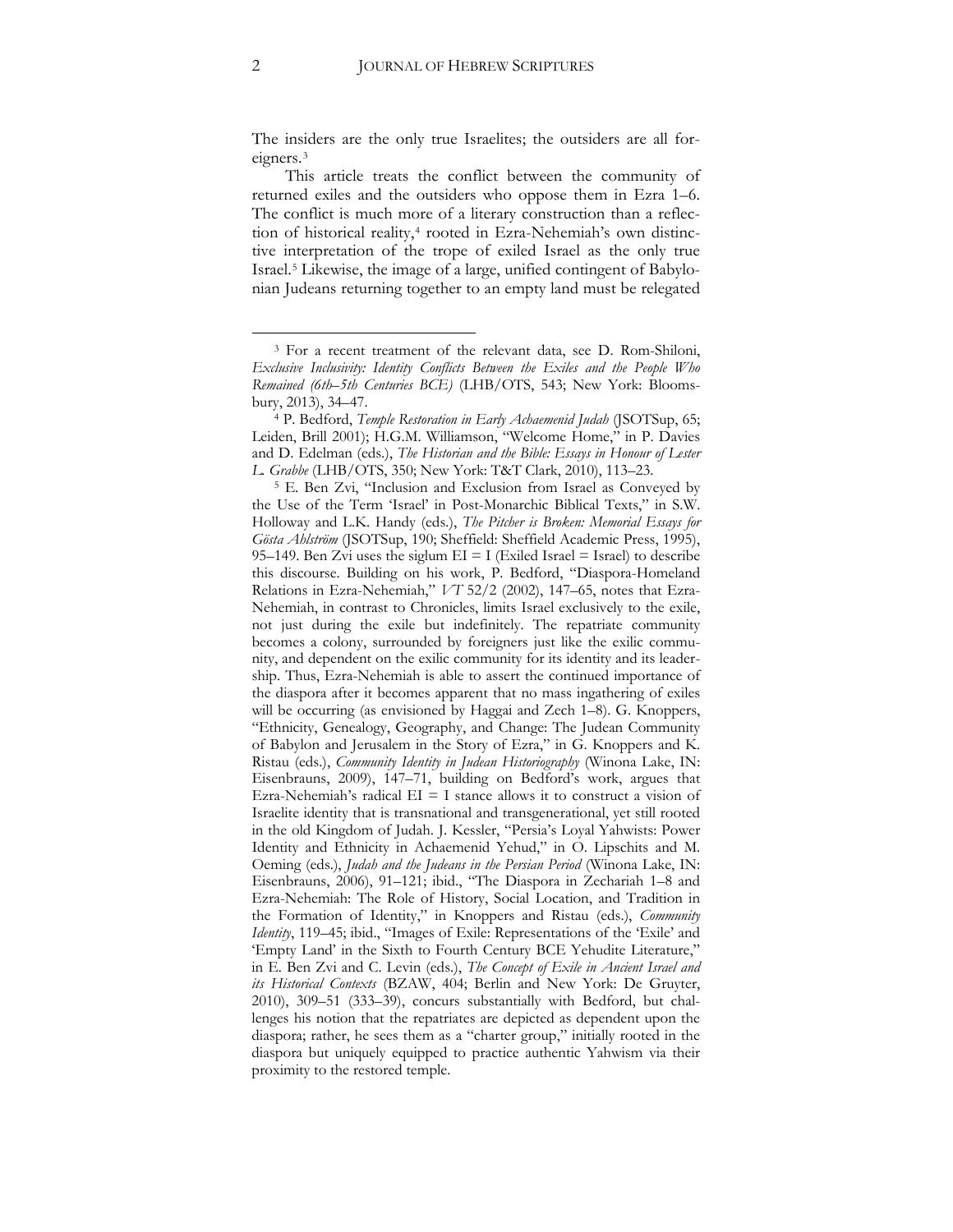to the realm of historiographical fiction.<sup>[6](#page-3-0)</sup> I am concerned here not with reconstructing the historical realities behind the text but rather with reconstructing the contours of the ideology that led the text's authors to represent history as they have. Ezra 1–10, in particular, strongly adopts the perspective that authentic Yahwism completely disappeared from the land of Judah during the exile,<sup>[7](#page-3-1)</sup> and that it continues to reside solely with the exiles and with those repatriates from exile, whom I will refer to as Returnees,<sup>[8](#page-3-2)</sup> who repeatedly

 $\overline{a}$ 

<span id="page-3-2"></span><sup>8</sup> In this essay, I avoid using the term "Judean" to describe people whose ancestral homeland is the territory of the former Kingdom of Judah, despite the suggestions of S.J.D. Cohen, *The Beginnings of Jewishness: Boundaries, Varieties, Uncertainties* (Hellenistic Culture and Society, 31; Berkeley: University of California Press, 1999), 69–70, and S. Mason, "Jews, Judaeans, Judaizing, Judaism: Problems of Categorization in Ancient History," *JSJ* 38/4–5 (2007), 457–512. Judean identity (in the sense meant by Cohen and Mason) is itself a major site of contestation in Ezra 1–6, so it seems inappropriate to use the term "Judean" to refer only to the group in the text that claims to be Judean. As noted above, the

<span id="page-3-0"></span> $6$  L. Grabbe, " They Shall Come Rejoicing to Zion' – or Did They? The Settlement of Yehud in the Early Persian Period," in G. Knoppers, L. Grabbe, and D. Fulton (eds.), *Exile and Restoration Revisited: Essays on the Babylonian and Persian Periods in Memory of Peter R. Ackroyd* (LSTS, 73; New York: T&T Clark, 2009), 116-27. Likewise, the "people(s) of the land(s)" and the foreigners referenced throughout Ezra-Nehemiah were probably descendants of those who remained in the land during the exile; see Grabbe, *Yehud*, 287.

<span id="page-3-1"></span><sup>7</sup> Evidence from Neh 1–13 is more ambiguous. There is very little dispute today that the Judeans (יהודים) referenced pervasively in the Nehemiah Memoir (Neh 1:1–7:3; 13:4–31) were understood to be autochthonous before the Nehemiah Memoir was integrated with the rest of Ezra-Nehemiah; see S. Japhet, "The Concept of the 'Remnant' in the Restoration Period: On the Vocabulary of Self-Definition," in *From the Rivers of Babylon to the Highlands of Judah: Collected Studies on the Restoration Period* (Winona Lake, IN: Eisenbrauns, 2006), 432–49 (438–39); see also J. Wright, *Rebuilding Identity: The Nehemiah Memoir and its Earliest Readers* (BZAW, 348; Berlin: de Gruyter, 2004), 63–64, and G. Knoppers "Nehemiah and Sanballat: The Enemy Without or Within?," in O. Lipschits, G. Knoppers and R. Albertz (eds.), *Judah and the Judeans in the Fourth Century B.C.E.* (Winona Lake, IN: Eisenbrauns, 2007), 305–31 (309–11). For an opposing view, see Rom-Shiloni, *Exclusive Inclusivity*, 34–36. See Japhet, "The Concept of the 'Remnant,' " 440–45, and ibid., "People and Land," 108–12, on the redactional assimilation of autochthonous persons in Nehemiah and in Ezra 1–6 into a single community of returned exiles. Most scholars today agree with Japhet that Ezra-Nehemiah, in its final form, attempts to erase all traces of Judahites who remained in the land during the exilic period; however, Eskenazi has argued that Neh 8-13 actually integrates the autochthonous and repatriate populations of Yehud into a single, diverse restoration community; see T.C. Eskenazi, *In an Age of Prose: A Literary Approach to Ezra-Nehemiah* (SBL Monograph Series, 36; Atlanta: Scholars, 1988), 82, 90. I build on Eskenazi's arguments in C. Jones, "Retrofitting Jerusalem: Conceptions of Space, Identity, and Power in Ezra-Nehemiah," (Ph.D. diss., University of Wisconsin-Madison, 2014), 266–88.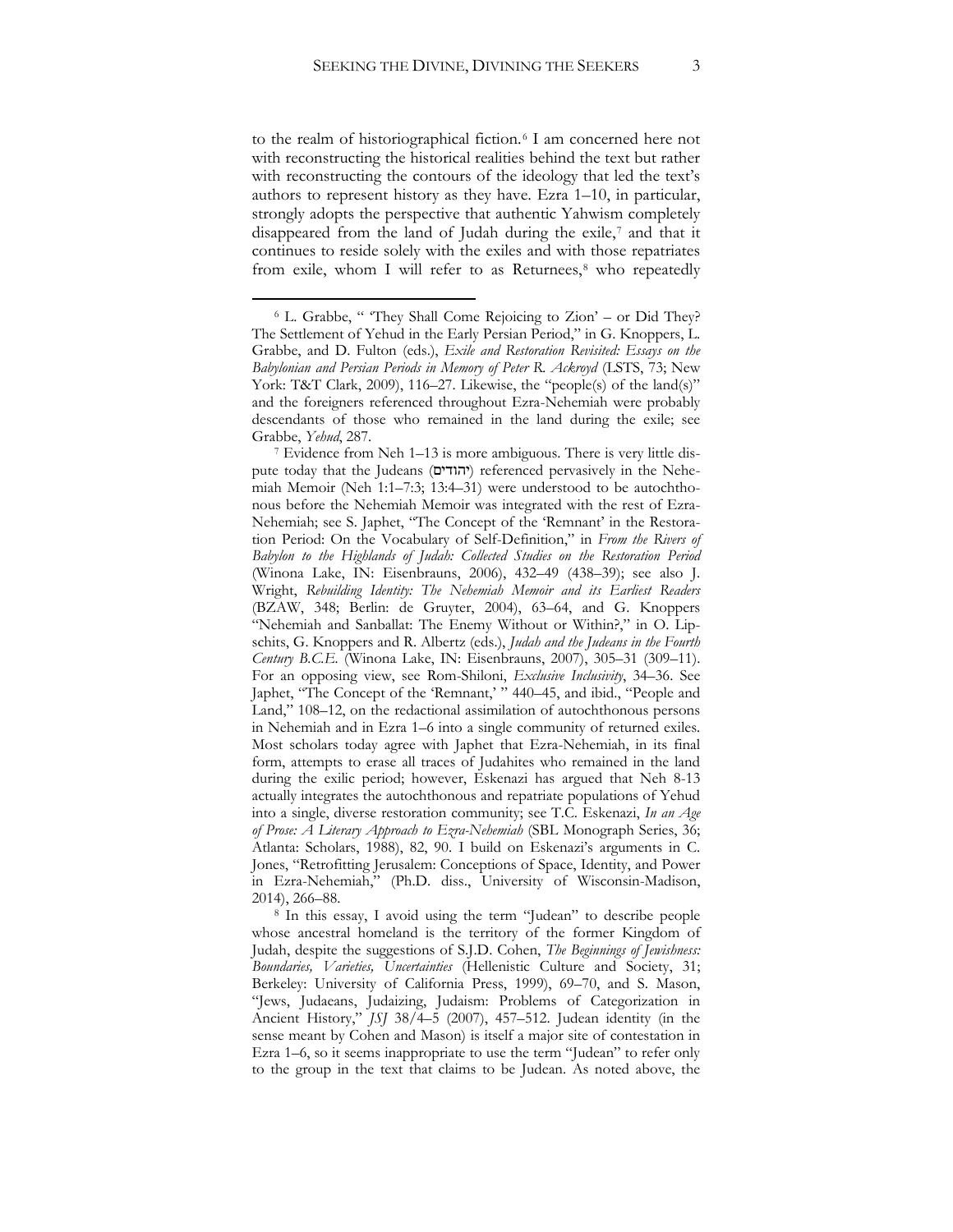work to re-establish their view of proper Yahwistic piety in the Persian province of Yehud. The Returnees are a literary construct, in no way synonymous with social realities in Judea, whether in the sixth century, when the narrative is set, or in the time period of the text's earliest audiences.

Conflict between the Returnees and the local population plays a particularly prominent role in the narrative of temple rebuilding that dominates Ezra 1–6. In Ezra 1–3, a group of exiles from the former Kingdom of Judah returns from Babylon with orders from Cyrus, King of Persia, to rebuild the temple of Yahweh in Jerusalem. Everything proceeds according to Cyrus's orders until, in Ezra 4:1–5, a group of Yahwists from the surrounding territories approaches the Returnees and offers to assist them in rebuilding Yahweh's temple. When the Returnees rebuff their offer, the local Yahwists become hostile; through intimidation and bribery, they succeed in halting the rebuilding effort until the reign of King Darius. The new temple is only completed when Darius intervenes directly on behalf of the Returnees and orders their opponents to stand down (Ezra 6:1–12). In this narrative, there is a clear and persistent distinction between the Returnees, who work to actualize Yahweh's will by rebuilding his temple in Jerusalem, and the local people of Persian Yehud and Samaria who attempt to block their efforts. Temple building and boundary maintenance are intrinsically

term "Returnee" reflects not historical reality but rather the oversimplification of history presented in the historiography of Ezra 1–6. Indeed, the text of Ezra 1–6 preserves traces of this more complex reality when it twice refers to the community as "Judah and Benjamin" (Ezra 1:5; 4:1; see also 10:9). Current scholarly consensus holds that the Babylonians did not deport most of the people who lived in Benjaminite territories in 586; for a review of literature on this, see E. Ben Zvi, "Total Exile, Empty Land, and the General Intellectual Discourse in Yehud," in Ben Zvi and Levin (eds.), *Concept of Exile*, 155–68 (155 n. 1), and note critiques of this view in B. Oded, "Where is the 'Myth of the Empty Land' to be found? History Versus Myth," in O. Lipschits and J. Blenkinsopp (eds.), *Judah and the Judeans in the Neo-Babylonian Period* (Winona Lake, IN: Eisenbrauns, 2003), 55–74; and D.S. Vanderhooft, "New Evidence Pertaining to the Transition from Neo-Babylonian to Achaemenid Administration in Palestine," in R. Albertz and B. Becking (eds.), *Yahwism After the Exile—Perspectives on Israelite Religion in the Persian Period* (Studies in Theology and Religion, 5; Aasen-Maastricht: Van Gorcum, 2003), 219–35. Likewise, the list of repatriates (Ezra 2:1–67 // Neh 7:6–68) includes several Benjaminite sites among the places to which the exiles returned. Historically speaking, however, these people could not have returned to their hometowns because they would never have been deported. See Japhet, "People and Land," 110–11. Japhet suggests that the list originally included people from territories that did not experience deportation under Nebuchadnezzar II, but that they were assimilated redactionally into the exilic community via the heading in Ezra 2:1. Ben Zvi, "Total Exile," 155–68, argues that the Benjaminites, who did not experience exile, nevertheless adopted the collective memory of exile as their own because it allowed them to assert their own continuity with the old Kingdom of Judah as Jerusalem's status rose at Mizpah's expense during the Achaemenid period.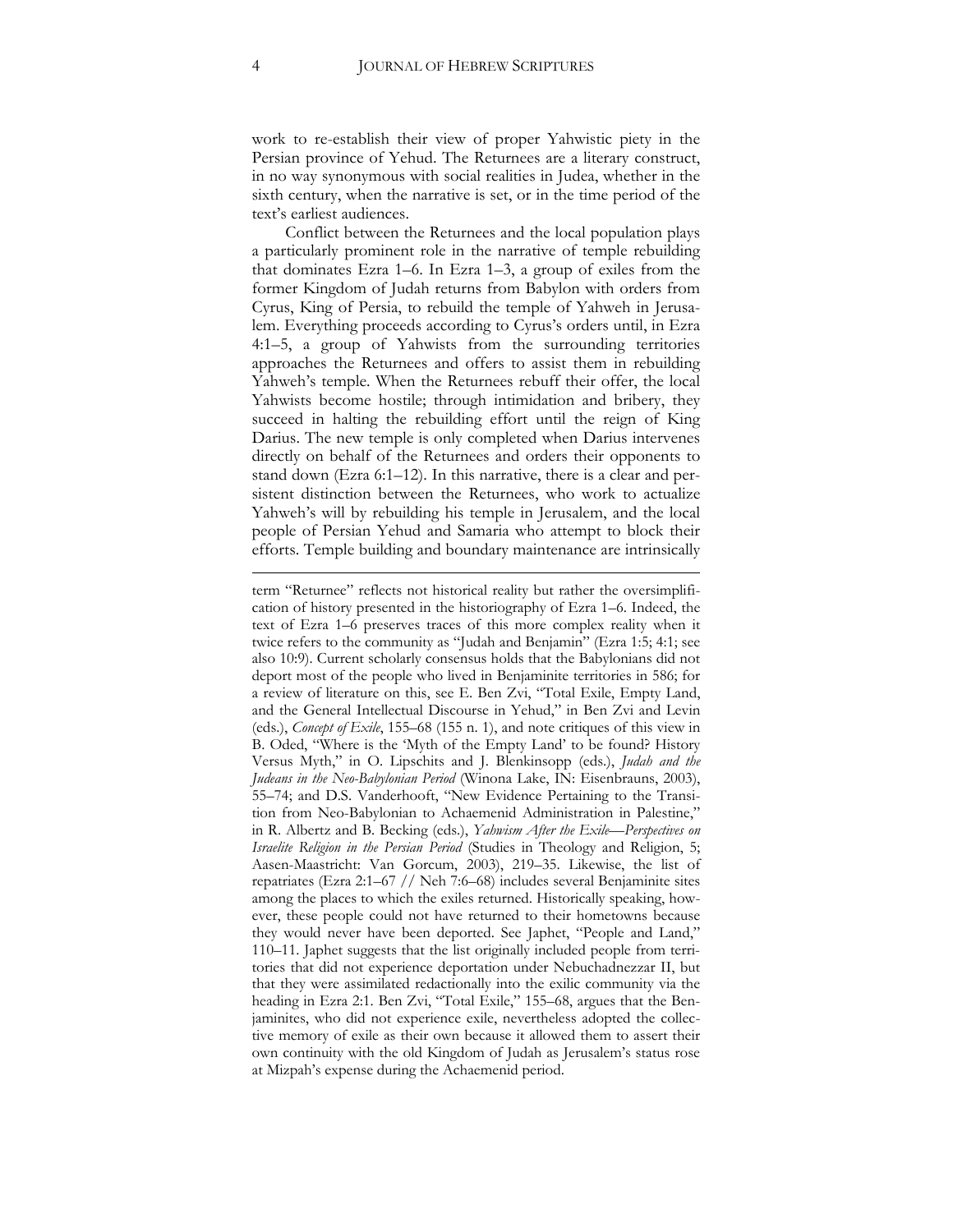linked: the Returnees, and nobody else, are charged with rebuilding the temple.

It seems all the more surprising, then, that some of these nearby outsiders, whom the book of Ezra otherwise excludes from the restoration community, apparently join the repatriates in the Passover celebration that follows the completion and rededication of the temple. According to Ezra 6:20–21:

> כי הטהרו הכהנים והלוים כאחד כלם טהורים וישחטו הפסח לכל־בני הגולה ולאחיהם הכהנים ולהם׃ ויאכלו בני־ישראל השבים מהגולה וכל הנבדל מטמאת גוי־הארץ אלהם לדרש ליהוה אלהי ישראל׃

20For the priests and the Levites had purified themselves; to a man all of them were pure. And (the Levites) slaughtered the Passover for all the sons of the exile, and for their brothers the priests, and for themselves. 21And the sons of Israel who had returned from the exile ate, along with all those who had separated themselves from the impurity of nations of the land to them to seek Yahweh God of Israel.<sup>9</sup>

According to this pericope, the Passover sacrifice is eaten by the returned exiles, and by any persons who had separated themselves from gentile impurities to seek Yahweh. This text has often been cited as an example of proselytism in nascent Judaism: it appears that persons who had previously been excluded from the community are now permitted to participate in one of its core cultic observances.<sup>10</sup> This position, however, runs up against a problem: if the people who separate themselves from gentile impurities to partake in the Passover sacrifice are outsiders, then Ezra 6:21 would appear to conflict with the rest of Ezra 1–6, which invokes imperial writing to limit the restoration community exclusively to repatriates from the Babylonian diaspora, i.e., the Returnees.

On these grounds, Matthew Thiessen has recently challenged the consensus that Ezra 6:21 allows for outsiders to be included in the community.<sup>11</sup> Thiessen argues that those who hold the consen-

<sup>&</sup>lt;sup>9</sup> All translations, unless otherwise noted, are my own.

<sup>10</sup> Scholars who hold this position include J. Myers, *Ezra. Nehemiah.*  (AB, 14; Garden City: Doubleday, 1965), 54; F.C. Fensham, *The Books of Ezra and Nehemiah* (NICOT; Grand Rapids, MI: Eerdmans, 1982), 96; H.G.M. Williamson, *Ezra, Nehemiah* (WBC, 16; Waco, TX: Word, 1985) 85; J. Blenkinsopp, *Ezra-Nehemiah: A Commentary* (The Old Testament Library; Philadelphia: Westminster, 1988), 132–33; Japhet, "People and Land," 115; Kessler, "Persia's Loyal Yahwists," 109. Other scholars hold that these "proselytes" are really autochthonous Judeans who are welcomed into the community of Returnees: W. Rudolph, *Esra und Nehemia* (HAT, 20; Tübingen: Mohr, 1949), 64; H. Schneider, *Die Bücher Esra und Nehemia* (HSAT, 4/2; Bonn: P. Hanstein, 1959), 128; M. Smith, *Palestinian Parties and Politics that Shaped the Old Testament* (2d ed.; London: SCM, 1987), 167.

<sup>11</sup> M. Thiessen, "The Function of a Conjunction: Inclusivist or Exclusivist Strategies in Ezra 6.19–21 and Nehemiah 10:29–30?," *JSOT* 34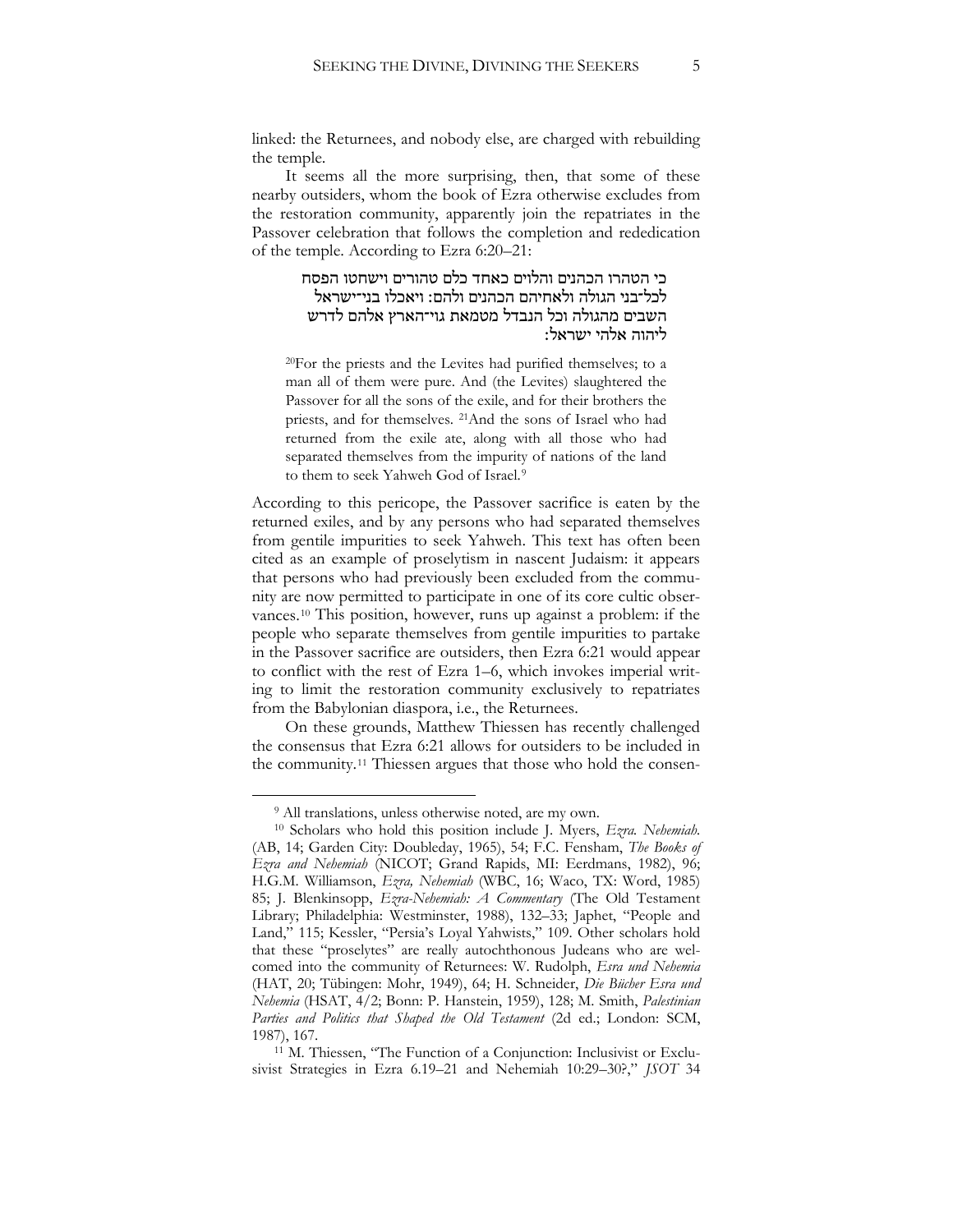sus position have not adequately explained the tension between the inclusion of outsiders in Ezra 6:21 and the exclusion of outsiders everywhere else in Ezra 1–6.[12](#page-6-0) To solve the problem, Thiessen claims that the *waw* in Ezra 6:21 should be understood epexegetically (i.e., as a *waw explicativum*). Therefore, the phrase "all those who had separated themselves . . ." does not refer to a distinct category of persons; rather, it modifies "the sons of Israel who had returned from the exile," qualifying the conditions under which they participate in the Passover. There is therefore no inconsistency in Ezra 1–6: everywhere, the restoration community is limited exclusively to the Returnees.

In this essay, I defend the consensus position that Ezra 6:21 includes outsiders in the community. In so doing, I answer Thiessen's arguments against the consensus position. First, I evaluate Thiessen's reading of the conjunction in Ezra 6:20–21. I conclude that Thiessen's reading, while possible, is not inevitable, and that the matter must be decided on the basis of evidence from the rest of Ezra 1–6. In the second section of the essay, I show that the consensus understanding of Ezra 6:20–21 better fits the remainder of Ezra 1–6. My thesis is that the Cyrus edict (Ezra 1:2–4) and the register of repatriates (Ezra 2:1–67), the two written texts that limit the restoration community to the Returnees, function only to define the community that restores the temple. Once the temple is restored, the cult takes over the function of determining the community's boundaries, and thus the community can be opened to qualified outsiders who participate in the cult.

#### **WHAT'S YOUR FUNCTION, CONJUNCTION? THE** WAW **IN EZRA 6:21**

The title of Thiessen's essay is "The Function of a Conjunction," and the conjunction in question is the one that links the two grammatical units that describe the people who celebrate the Passover in Ezra 6:21. Here is the whole sentence, once again, in Hebrew:

#### ויאכלו בני־ישראל השבים מהגולה וכל הנבדל מטמאת גוי־ הארץ אלהם לדרשׁ ליהוה אלהי ישראל׃

In my translation, above, I treat the *waw* in the phrase הנבדל וכל גוי־הארץ מטמאת as a simple conjunction, rendering the sentence as referring to two distinct classes of people: 1) repatriates from the diaspora and 2) outsiders. Thus the preposition אלהם," to them," refers to the Returnees: the outsiders who join in the Passover separate themselves *from* the impurities of the nations of the land *to* the restoration community. Thiessen argues, however, that the *waw*  between the two phrases functions epexegetically.<sup>13</sup> He translates thusly: "And all the sons of Israel who had returned from exile, *that* 

<span id="page-6-0"></span><sup>(2009), 63–79.</sup>

<sup>12</sup> Thiessen, "Conjunction," 71–72.

<sup>13</sup> Thiessen, "Conjunction," 70, 72–73.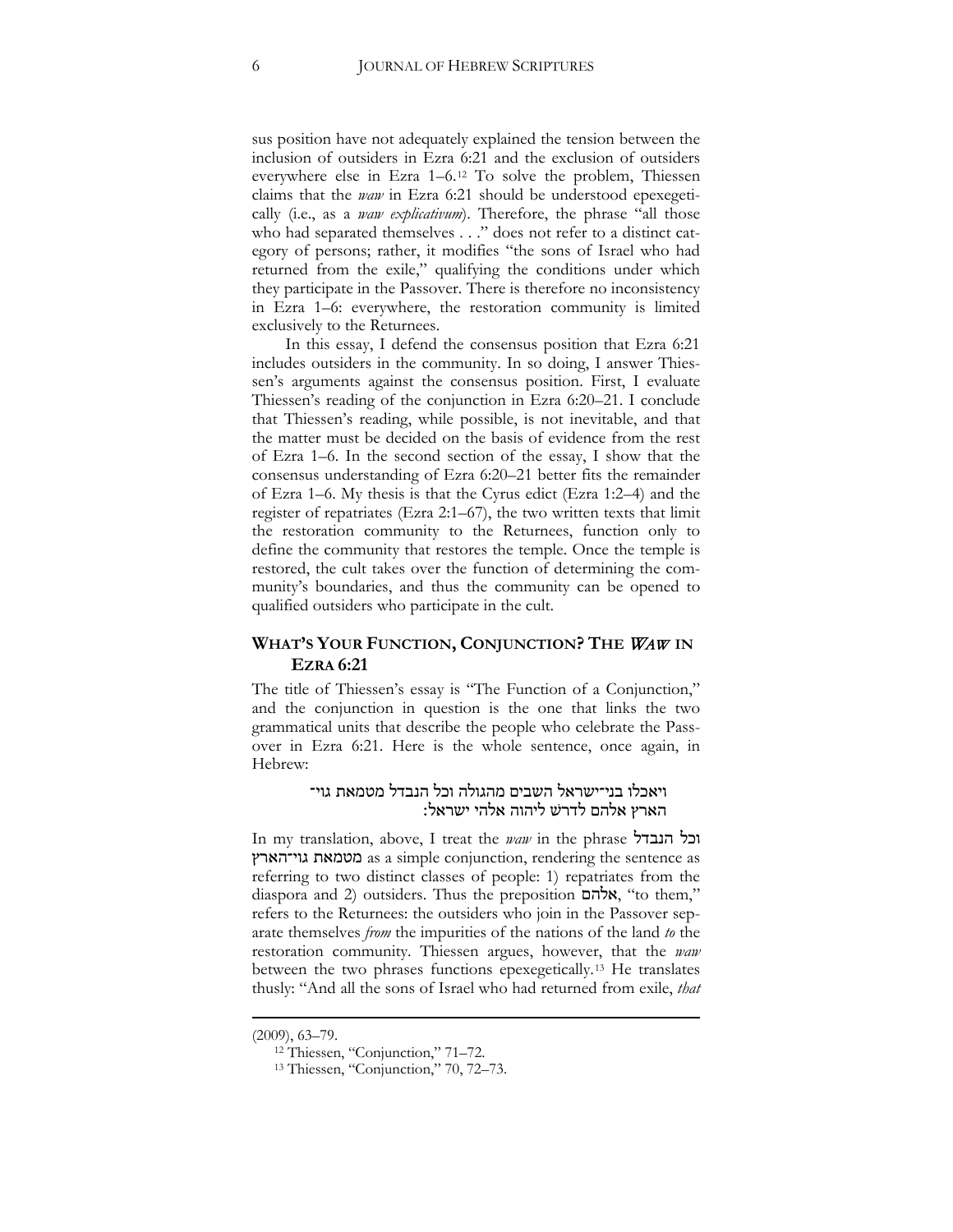*is*, those who had separated themselves from the impurity of the nations of the land to them to seek YHWH God of Israel, ate . . ."[14](#page-7-0)

Thiessen adduces three pieces of evidence within the pericope to defend his argument. First, only three classes of people (priests, Levites, and laity) are purified in Ezra 6:20, suggesting that these same classes (and nobody else) participate in the Passover feast. Second, the phrase "to them" (אלהם) in Ezra 6:21 lacks a clear antecedent, but the pairing of טמאה," impurity" in 6:21 with טהור, "pure," in 6:20 suggests that the people of Israel are separating themselves from the impurity of the nations to the purity of the priests and Levites (who had already purified themselves). Lastly, he argues that 1 Esd 7:13 treats the *waw* in Ezra 6:21 as epexegetical by omitting it entirely.<sup>15</sup> On these grounds, in tandem with the exclusionism evident elsewhere in the book of Ezra-Nehemiah, Thiessen claims that "the onus of proof should be on those who believe that Ezra 6:21 envisions a contrasting openness to foreigners."<sup>16</sup>

Thiessen is correct that the *waw* in Ezra 6:21 carries an epexegetical nuance: the mere fact that the persons listed in Ezra 6:21 partake of the Passover sacrifice entails that they have separated themselves from gentile impurities and that they seek Yahweh. Does this, however, exclude other potential participants from the feast? Thiessen implies that the epexegetical character of the *waw* in Ezra 6:21 is mutually exclusive from any conjunctive nuance: it either means "and" or "that is," but it cannot mean both. It is true that the Hebrew *waw* conjunction can serve a wide variety of functions, and these various functions necessitate different English translations: for instance, conjunctive *waw* demands English "and," disjunctive *waw* demands English "but," sequential *waw* may require English "then," and epexegetical *waw* often requires English "that is," as in Theissen's translation.<sup>17</sup> It does not follow, however, that we can import the meaning of the English translation back into the logic of the Hebrew grammar; rather, the various "species" of the *waw* conjunction are heuristic constructs that we employ to make sense of ancient Hebrew. As Steiner has shown, the *waw*-conjunction signifies merely that the entities on either side of it have a positive truth value—the various "species" of the conjunction are determined by context.<sup>18</sup>

Context, then, must determine how we understand the conjunction in Ezra 6:21. In identifying the conjunction in Ezra 6:21 as epexegetical, Thiessen indicates that the material that follows it clarifies or specifies the identity of the material that precedes it; this does not necessitate that the entities on either side of the conjunc-

<sup>&</sup>lt;sup>14</sup> Thiessen, "Conjunction," 73.

<sup>15</sup> Thiessen, "Conjunction," 76.

<sup>16</sup> Thiessen, "Conjunction," 74–77 (quotation p. 77).

<span id="page-7-0"></span><sup>17</sup> On these various species of the conjunction, see *IBHS* §39.2 and *GKC* §152.

<sup>18</sup> R. Steiner, "Does the Hebrew Conjunction -1 Have Many Meanings, One Meaning, or No Meaning At All?," *JBL* 119/2 (2000), 249–67.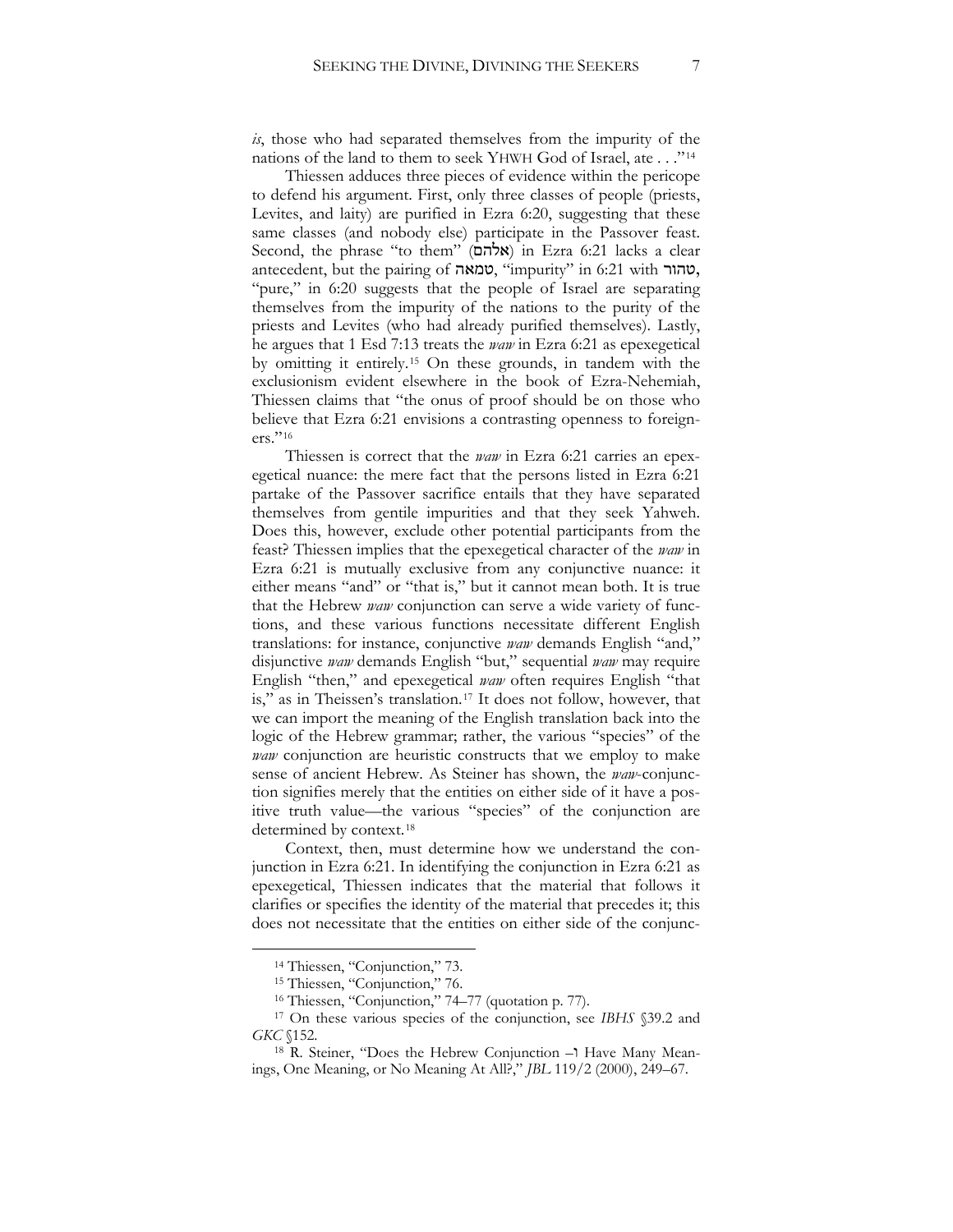tion are identical. In fact, the sort of construction that Thiessen identifies in Ezra 6:21, in which a relative clause is conjoined epexegetically to another clause in prose narrative, is virtually unprecedented in ancient Hebrew.[19](#page-8-0) The overwhelming majority of epexegetical conjunctions in the Hebrew Bible occur either in the context of elevated poetic speech (where near-syntactic coordination is a common stylistic feature) or within legal and architectural texts (where unfamiliar terms are frequently used).[20](#page-8-1) Given the lack of any parallel to the construction Thiessen identifies in Ezra 6:21, we need to let context determine our understanding of it, rather than foreclose any possibilities on the basis of our heuristic constructions of Hebrew grammar.

Evidence from the immediate context of Ezra 6:21 is inconclusive. Thiessen argues that 1 Esd 7:13, by omitting the *waw* entirely, treats it as epexegetical, but this is not necessarily the case. In fact, the LXX translates epexegetical *waw* with και in a majority of occurrences;[21](#page-8-2) moreover, 1 Esdras is not merely a translation of Ezra-Nehemiah but a coherent literary composition in its own right, and its author may have had other reasons for merging the exilic community entirely with the category of persons who had separated themselves from gentile impurities. Thiessen's argument that the same classes of persons listed in Ezra 6:20 would be expected to participate in the feast in Ezra 6:21 would be operative whether or not Ezra 6:21 explicitly excludes foreigners, since those in addition to the returnees would be added, by means of the

<span id="page-8-0"></span><sup>19</sup> G. Vanoni, "Zur Bedeutung Der Althebraischen Konjunktion W.: Am Beispiel Von Psalm 149,6," in W. Richter et al. (eds.), *Text, Methode und Grammatik: Wolfgang Richter zum 65. Geburtstag* (St. Ottilien: EOS, 1991), 561–76. There are occasionally examples of lists and other longer phrases that are attached, via an epexegetical *waw*, to the term they specify; see Exod 24:12 and 2 Kgs 8:9; for discussion of the latter, see B.A. Mastin, "Waw Explicativum in 2 Kings Viii 9," *VT* 34 (1984), 353–55. I am aware of only one possible example of a relative clause joined via an epexegetical *waw* to another clause, Jdg 7:5b; for discussion, see A. Hornkohl, "Resolving the Crux in Judges 7: 5b–7: A Critique of Two Traditional Approaches and the Reproposal of a Third," *Hebrew Studies* 50 (2009), 67–84. Hornkohl's interpretation, however, is hardly the consensus reading of the text, and even if it is correct the parallel with Ezra 6:21 is only partial: the identity of the "sons of the exile" in Ezra 6:21 requires no further clarification, unlike the identity of those who lap like dogs in Jdg 7:5b.

<span id="page-8-1"></span><sup>20</sup> For a partial list, see D.W. Baker, "Further Examples of the *Waw Explicativum*," *VT* 30/2 (1980), 129–36; and P. Wilton, "More Cases of Waw Explicativum," *VT* 44 (1994), 125–28. On the use of epexegetical *waw* in Hebrew poetic parallelism, see H.A. Brongers, "Alternative Interpretationen Des Sogenannten Waw Copulativum," *ZAW* 90 (1978), 273–

<span id="page-8-2"></span><sup>&</sup>lt;sup>21</sup> Baker, "*Waw Explicativum*," 135–36, notes 27 instances where the LXX translates epexegetical *waw* with και, versus thirteen where it omits the conjunction and five where it substantially reinterprets the passage in question.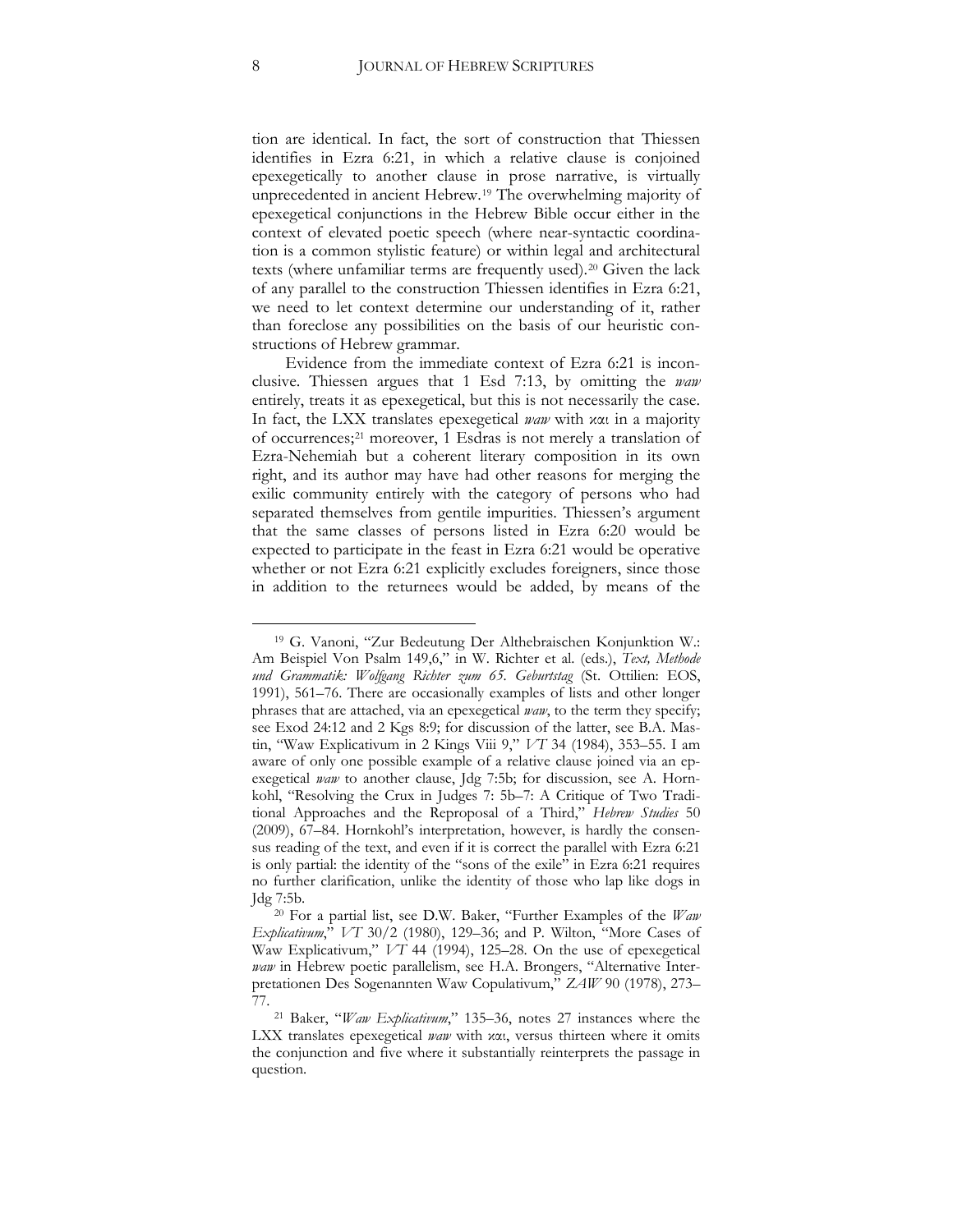expansive criteria for inclusion in Ezra 6:21b, to the community that was already participating in the ritual in Ezra 6:19–20. Thiessen's final argument, that the antecedent of אלהם in Ezra 6:21 is the priests and Levites in Ezra 6:20, falters because the "sons of Israel" in Ezra 6:21, being nearer to the pronoun in question, are the more probable antecedent.<sup>22</sup> Thiessen's internal arguments, then, are at best inconclusive.

#### **WRITTEN DOCUMENTS AND COMMUNITY BOUNDARIES IN EZRA 1–6**

In the preceding section, I showed that Thiessen's reading of Ezra 6:21, while not impossible, is hardly the most probably on grammatical grounds. I have not yet addressed Thiessen's broader argument, however, that Ezra-Nehemiah is so radically exclusionary towards outsiders that the consensus reading (wherein outsiders are included in the community) is highly improbable on ideological grounds. In this section, I will argue that exclusionary texts like Ezra 9–10 and Neh 13:23–30, upon which Thiessen bases much of his argument, do not necessarily figure into the interpretive framework of Ezra 1–6. Rather, the narrative is internally coherent and should be understood first on its own terms. Then, I show how written texts (namely, the Cyrus Edict in Ezra 1:1–4 and the register of repatriates in Ezra 2:1–67) function provisionally, in the absence of a temple cult, to define community boundaries in exclusionary terms. Once the temple is rebuilt, the community's boundaries can be renegotiated.

Following the publication of Tamara Cohn Eskenazi's monograph *In an Age of Prose: A Literary Approach to Ezra-Nehemiah*, the dominant trend in Ezra-Nehemiah scholarship has been to treat the canonical book as a literary and thematic unity,<sup>23</sup> and Thiessen

<sup>22</sup> H.G.M. Williamson, "More Unity than Diversity," in M. Boda and P. Redditt (eds.), *Unity and Disunity in Ezra-Nehemiah: Rhetoric, Redaction, and Reader* (Hebrew Bible Monographs, 17; Sheffield: Sheffield Phoenix, 2008), 329–43 (335).

<sup>23</sup> Eskenazi, *Age of Prose*, 11–14, 37–42, 177–84. Eskenazi's view was quickly challenged by J.C. VanderKam, "Ezra-Nehemiah or Ezra and Nehemiah?," in J. Blenkinsopp and E.C. Ulrich (eds.), *Priests, Prophets, and Scribes: Essays on the Formation and Heritage of Second Temple Judaism in Honour of Joseph Blenkinsopp* (JSOTSup, 149; Sheffield: JSOT Press, 1992), 55–75; and D. Kraemer, "On the Relationship of the Books of Ezra and Nehemiah" *JSOT* 59 (1993), 73–92; however, the dominant stream of scholarship today leans toward unity, e.g., L. Grabbe, *Ezra-Nehemiah* (London: Routledge, 1998), 93–99; J. Wright, "Seeking, Finding, and Writing in Ezra-Nehemiah," in Boda and Redditt (eds.), *Unity and Disunity*, 277–304 (301–4); D. Janzen, "The Cries of Jerusalem: Ethnic, Cultic, Legal, and Geographic Boundaries in Ezra-Nehemiah," in Boda and Redditt (eds.), *Unity and Disunity*, 117–35 (117–21); C. Karrer-Grube, "Scrutinizing the Conceptual Unity of Ezra and Nehemiah," in Boda and Redditt (eds.), *Unity and Disunity*, 136–59. Those who question the unity of Ezra-Nehemiah include B. Becking, "Ezra on the Move . . .: Trends and Perspectives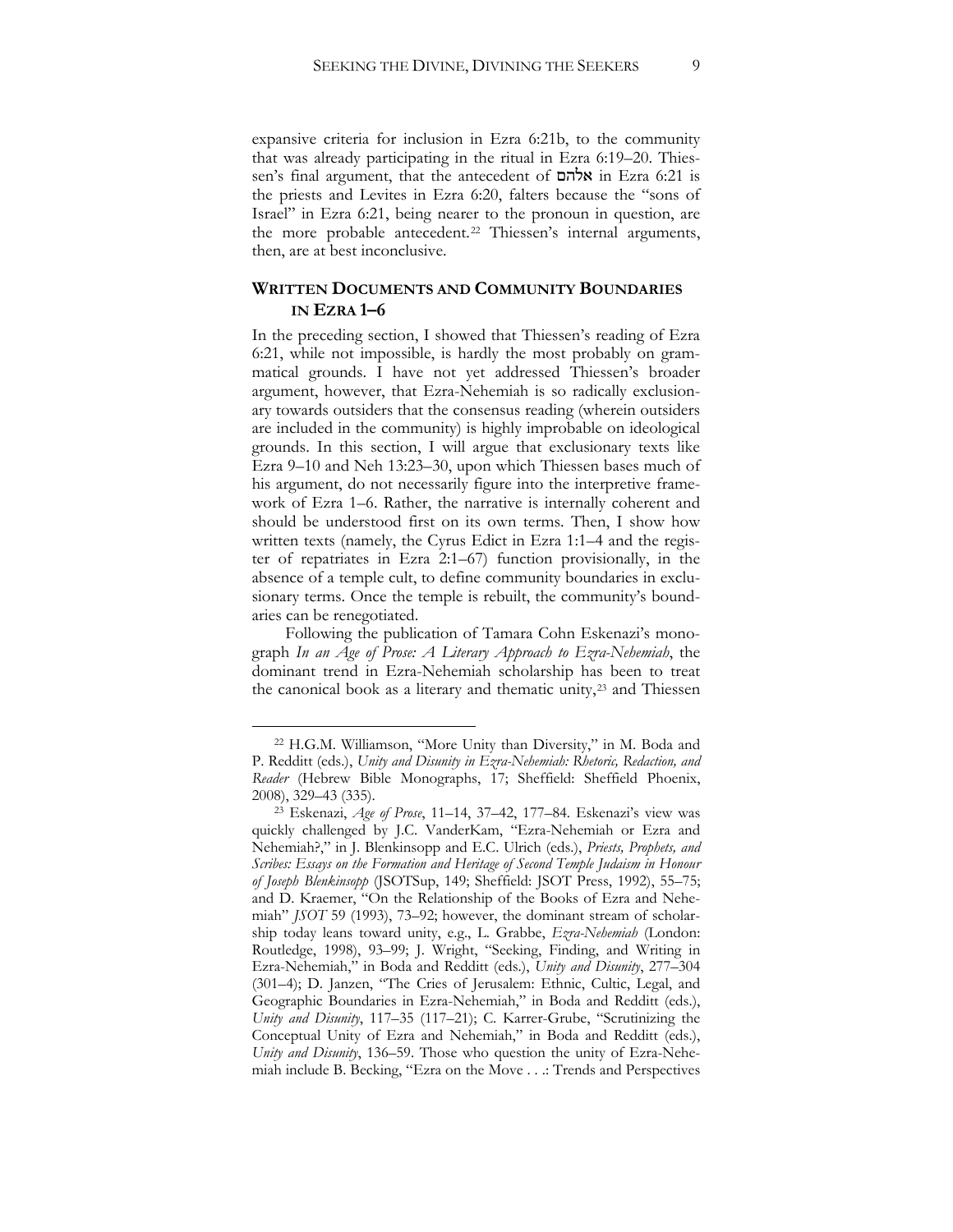invokes exclusionary texts like Ezra 9–10 and Neh 13:23–30 as evidence that Ezra 6:21 must be understood in exclusionary terms.[24](#page-10-0) There are good reasons, however, for limiting the context of Ezra 6:21 to Ezra 1–6.[25](#page-10-1) First of all, Ezra 1–6 constitutes a complete narrative unit in its own right: it opens with Cyrus's order to rebuild the temple, and it closes with the completion of the temple. Ezra 7:1 begins an entirely new episode concerning the mission of

on the Character and his Book," in F.G. Martinez and E. Noort (eds.), *Perspectives in the Study of the Old Testament and Early Judaism: A Symposium in Honour of Adam S. van der Woude on the Occasion of his 70<sup>th</sup> Birthday* (VTSup, 73; Leiden: Brill, 1998), 154–79, repr. in *Ezra, Nehemiah, and the Construction of Early Jewish Identity* (FAT, 80; Tübingen: Mohr Siebeck, 2011); and J. Pakkala, "The Disunity of Ezra-Nehemiah," in Boda and Redditt (eds.), *Unity and Disunity*, 200–215. It should be noted that all of the above scholars acknowledge the complex compositional history of Ezra-Nehemiah; the question is whether the final redactional product constitutes a thematic or a narrative unity.

<sup>24</sup> Thiessen, "Conjunction," 66–67.

<span id="page-10-1"></span><span id="page-10-0"></span><sup>25</sup> Virtually all scholars agree that Ezra 1–6 is compositionally distinct from the remainder of Ezra-Nehemiah, though the order in which it was added, and the degree to which it was originally independent, is debated. Blenkinsopp argues that Ezra 1–6 originated as a continuation of the Chronicler's work and that it resulted from a Chronistic redaction of prior sources. Ezra-Nehemiah emerged as first an Ezra Memoir and then a Nehemiah Memoir were added to this work; see *Ezra-Nehemiah*, 41–47. Williamson contends, on the contrary, that Ezra 1–6 was composed (from prior sources) as a preface to the combined memoirs of Ezra and Nehemiah; see *Ezra, Nehemiah*, xxiii–xxiv, xxxv; and ibid., "The Composition of Ezra 1–6," *JTS* 34 (1983), 1–30. Williamson's position is adopted by L. Fried, *The Priest and the Great King: Temple-Palace Relations in the Persian Empire* (Biblical and Judaic Studies from the University of California, San Diego, 10; Winona Lake, IN: Eisenbrauns, 2004); ibid., "Who Wrote Ezra-Nehemiah—And Why Did They?," in Boda and Redditt (eds.), *Unity and Disunity*, 75–97. Fried elaborates on Williamson's compositional framework by isolating Aristotelian rhetorical conventions in Ezra 1–6; see ibid., "*Deus ex Machina* and Plot Construction in Ezra 1–6," in M. Boda and L. Beal (eds.), *Prophets and Prophecy in Ancient Israelite Historiography* (Winona Lake, IN: Eisenbrauns, 2013), 189–208; and ibid., "Ezra's Use of Documents in the Context of Hellenistic Rules of Rhetoric," in I. Kalimi (ed.), *New Perspectives on Ezra-Nehemiah: History and Historiography, Text, Literature, and Interpretation* (Winona Lake, IN: Eisenbrauns, 2012), 11–26. D. Edelman, "Ezra 1–6 as an Idealized Past," in E. Ben Zvi, D. Edelman and F. Polak (eds.), *A Palimpsest: Rhetoric, Ideology, Stylistics, and Language Relating to Persian Israel* (Piscataway, NJ: Gorgias, 2009), 47–59; and B. Porten, "Theme and Structure of Ezra 1–6: From Literature to History," *Transeuphratène* 23 (2002), 27–44; both Edelman and Porten treat rhetorical features of Ezra 1–6 in relative isolation from the remainder of Ezra-Nehemiah. J. Wright, finally, treats Ezra 1–6 as a response to an early form of the Nehemiah Memoir; see "A New Model for the Composition of Ezra-Nehemiah," in Lipschits, Knoppers and Albertz (eds.), *Judah and the Judeans*, 333–48. It cannot be presumed, within any of these compositional frameworks, that Ezra 1–6 shares the exclusionary ideology of Ezra 9–10.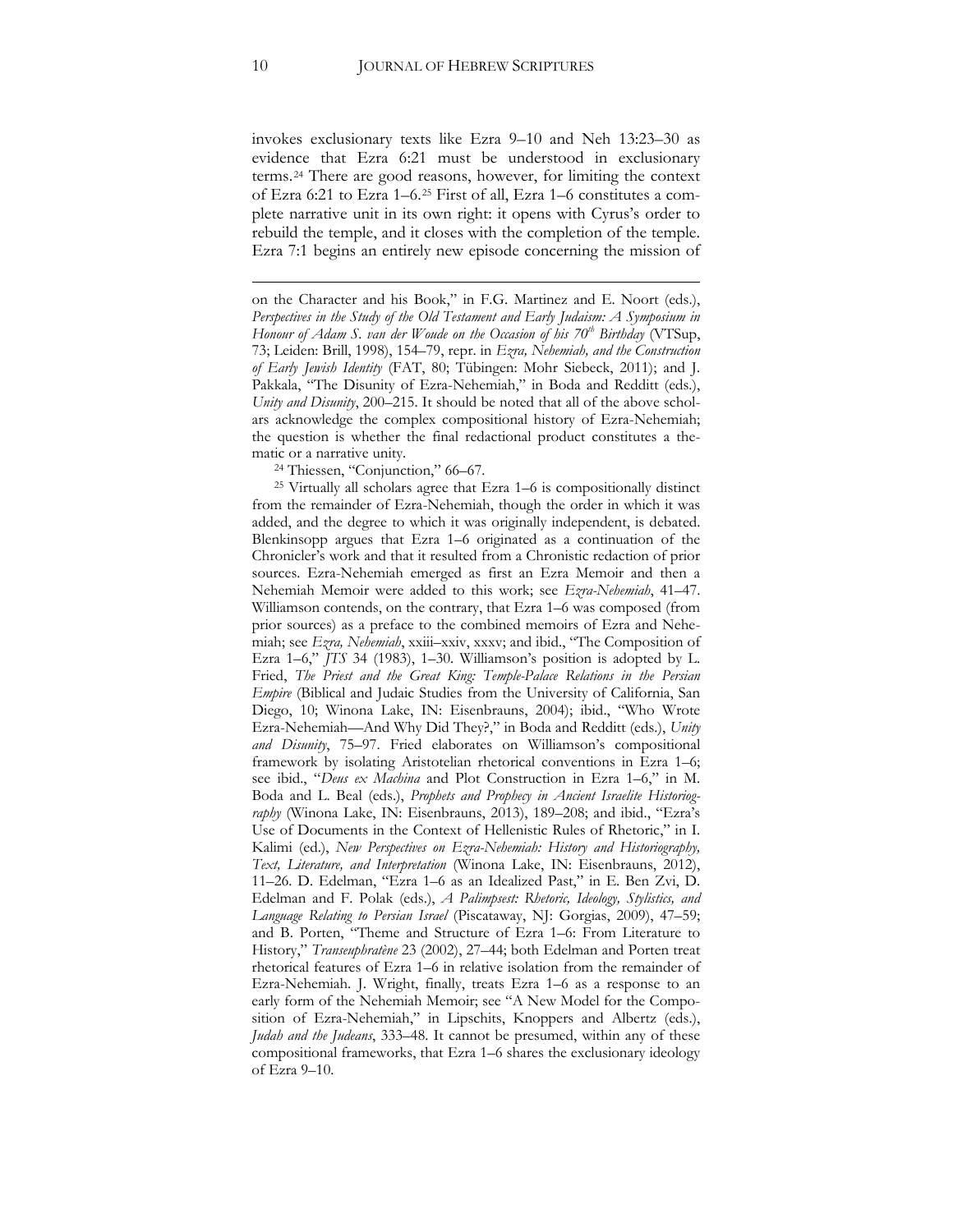a character named Ezra. Second, we cannot presume that Ezra 1–6 and Ezra 7–10 share the same assumptions about community boundaries without first examining the evidence. As it turns out, Ezra's expulsion of foreign women in Ezra 9–10 is based on a highly synthetic reading of Torah, one that combines disparate strands of tradition into an unprecedented categorical ban on intermarriage between Returnees and foreigners.[26](#page-11-0) Ezra 1–6, by contrast, never mentions Torah with respect to the delineation of community boundaries.[27](#page-11-1)

Despite these differences, Ezra 1–6 does share in common with Ezra 7–10 the use of written texts to define the boundaries of the restoration community. Ezra 1–6 begins by quoting a written text, the Cyrus edict (Ezra 1:2-4),<sup>[28](#page-11-2)</sup> which authorizes people who worship Yahweh throughout the Persian Empire to return to Jerusalem to rebuild the temple to Yahweh there. The edict, situated as it is at the beginning of Ezra 1–6, is paradigmatic of the plot of Ezra 1–6, and much of the subsequent action unfolds as the community carries out Cyrus's directive and as outsiders oppose them in their task. The Cyrus edict is also ideologically paradigmatic: it serves as the source of the Returnee community's legitimate and exclusive right to rebuild the temple. Thus, in Ezra 4:1–3, when Yahwists already living in the Levant approach the Returnees and offer to help with the rebuilding project, the Returnees rebuff them on the grounds that only they are authorized by Cyrus to rebuild.[29](#page-11-3)

<span id="page-11-0"></span><sup>26</sup> On this point, see Blenkinsopp, *Ezra-Nehemiah*, 185; ibid., *Judaism, The First Phase: The Place of Ezra and Nehemiah in the Origins of Judaism* (Grand Rapids, MI: Eerdmans, 2009), 67; M. Fishbane, *Biblical Interpretation in Ancient Israel* (Oxford: Clarendon, 1985), 114–29, especially 115–17; S. Olyan, "Purity Ideology in Ezra-Nehemiah as a Tool to Reconstitute the Community," *JSJ* 35 (2004), 1–16; ibid., *Rites and Rank: Hierarchy in Biblical Representations of Cult* (Princeton: Princeton University Press, 2000), 85–87.

<span id="page-11-1"></span><sup>27</sup> Torah is invoked in Ezra 1–6 with respect to the construction of the sacrificial altar (Ezra 3:2), the observance of Sukkoth (Ezra 3:4), and the appointment of priestly and Levitical courses (Ezra 6:18). In Ezra 1–6, Torah serves a limited divinatory function, that of properly constructing the altar and executing ritual requirements. Torah, however, operates fully under the auspices of Persian imperial power and serves a limited function.<br><sup>28</sup> Cyrus' edict exists in two different versions in Ezra 1–6: an oral ver-

<span id="page-11-2"></span>sion is quoted in Ezra 1:2–4, and in its heading (Ezra 1:1) reference is made to the fact that it also existed in writing (וגם־במכתב); the written version is quoted (within a letter from Darius, who found it in a royal treasury in Ecbatana) in Ezra 6:3–5. There are major problems with any attempt to take both edicts as the authentic words of Cyrus, as they show internal contradictions.

<span id="page-11-3"></span><sup>29</sup> Williamson, *Ezra, Nehemiah*, 50; see also ibid., "More Unity than Diversity," 335–36. I share Williamson's critique of Janzen: we have here not an ontological distinction between Israelites and foreigners, but rather a political distinction between those authorized to rebuild and those not authorized to rebuilt. See Janzen, "The Cries of Jerusalem," 124-26, and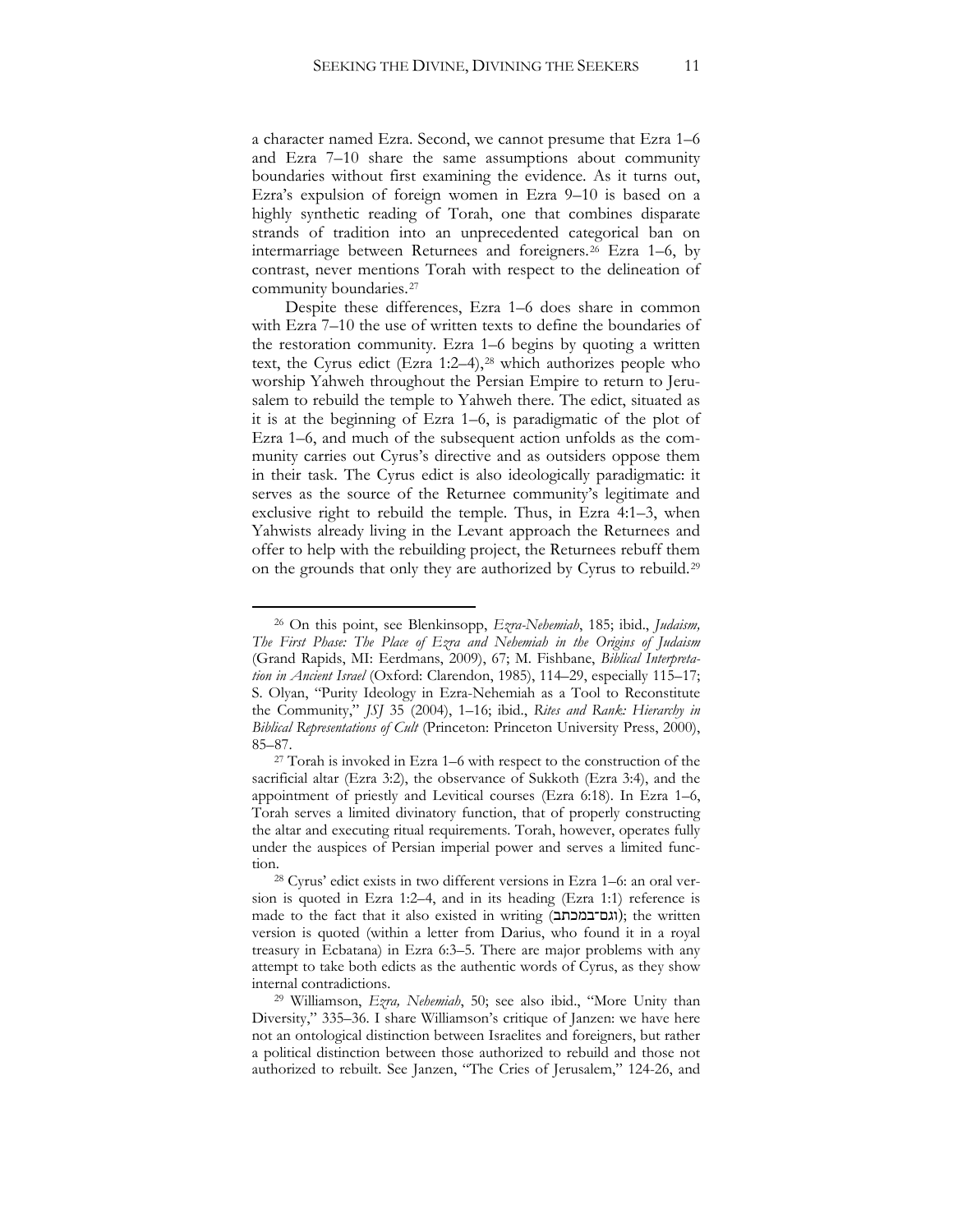In response to their claim to be fellow Yahweh-worshippers (". . . we, like you, seek your God," לאלהיכם)," Zerubbabel says, "It is not for you but for us to rebuild the House of our God, for we alone may rebuild (it) for Yahweh God of Israel, just as King Cyrus of Persia commanded us."<sup>30</sup> Later, when a Persian official, Tattenai, challenges the Returnees' right to rebuild, they request that Cyrus's original edict be sought in the royal archives (Ezra 5:3–17). It is only after King Darius discovers this edict and issues an edict of his own that the temple is finally completed (Ezra 6:1–15). Imperial writing, in the form of the Cyrus edict, authorizes the Returnees to rebuild the temple. When their exclusive right to do so is questioned, it is likewise the Cyrus edict that ultimately allows them to complete the task.

Another written text,<sup>31</sup> the register of repatriates in Ezra 2:1– 67, precisely defines the boundaries of the community of Returnees. It lists the various phratries that constitute the community, either by patronym or by hometown. The heading of the list, in Ezra 2:1, defines the group according to three criteria. First, they are descendants of the ancient kingdom of Judah (**בני המדינה**).<sup>32</sup> Second, they are members of the Babylonian diaspora community *<sup>F</sup>*.*3*)העלים משבי הגולה אשר הגלה נבוכדנצור מלך־בבל לבבל) <sup>33</sup> Third, they return to Jerusalem and Judah (ויהודה לירושלם וישובו(. These criteria are important because they serve precisely to define the boundaries of the community with respect to outsiders like those who approach them in Ezra 4:1–3. These outsiders, like the Returnees, are Yahwists, and they likewise are the products of an exile—the same root, עלה, is even used to describe their entry into the land of Israel.<sup>34</sup> They are not, however, descendants of the

note that he, like Thiessen, reads an epexegetical *waw* in Ezra 6:21.

<sup>30</sup> For my translation of נבנה יחד אנחנו כי, see M.D. Goldman, "Misunderstood Polaric Meaning of a Word," *ABR* 1 (1951), 61–63; and J.C. de Moor, "Lexical Remarks Concerning YAḤAD and YAḤDĀU*,*" *VT* 7 (1957), 350–55. For a recent treatment of  $\pi$ יחדו and  $\pi$  in the context of legal contentions, see S. Holtz, "The Case for Adversarial yaḥad," *VT* 59 (2009), 211–21. Holtz's treatment concerns adverbial usages of the term, however.

<sup>&</sup>lt;sup>31</sup> That the register of repatriates is understood to be a written text can be inferred from Ezra 2:62, in which certain priests who cannot verify their ancestry "searched for their (written) genealogical register" (בקשו כתבם המתיחשים (but were unable to find themselves mentioned in the text. I elaborate on Ezra 2:59–63 below.

<sup>32</sup> *Pace* F.C. Fensham, "Mědînâ in Ezra and Nehemiah," *VT* 25 (1975), 795–97. The use of the word מדינה is entirely consistent with the ideology of Ezra 1–6, in which Judah is presented as fully subordinate to Persian imperial rule.

<sup>33</sup> The Cyrus edict (Ezra 1:3, especially) represents the return as having come from all throughout the Persian Empire, and not only from Babylon. The list, however, emphasizes the reversal of the exile, and as such it telescopes the diaspora community, treating all of it as that which Nebuchadnezzar exiled to Babylon.

<sup>34</sup> D. Frankel, *The Land of Canaan and the Destiny of Israel: Theologies of*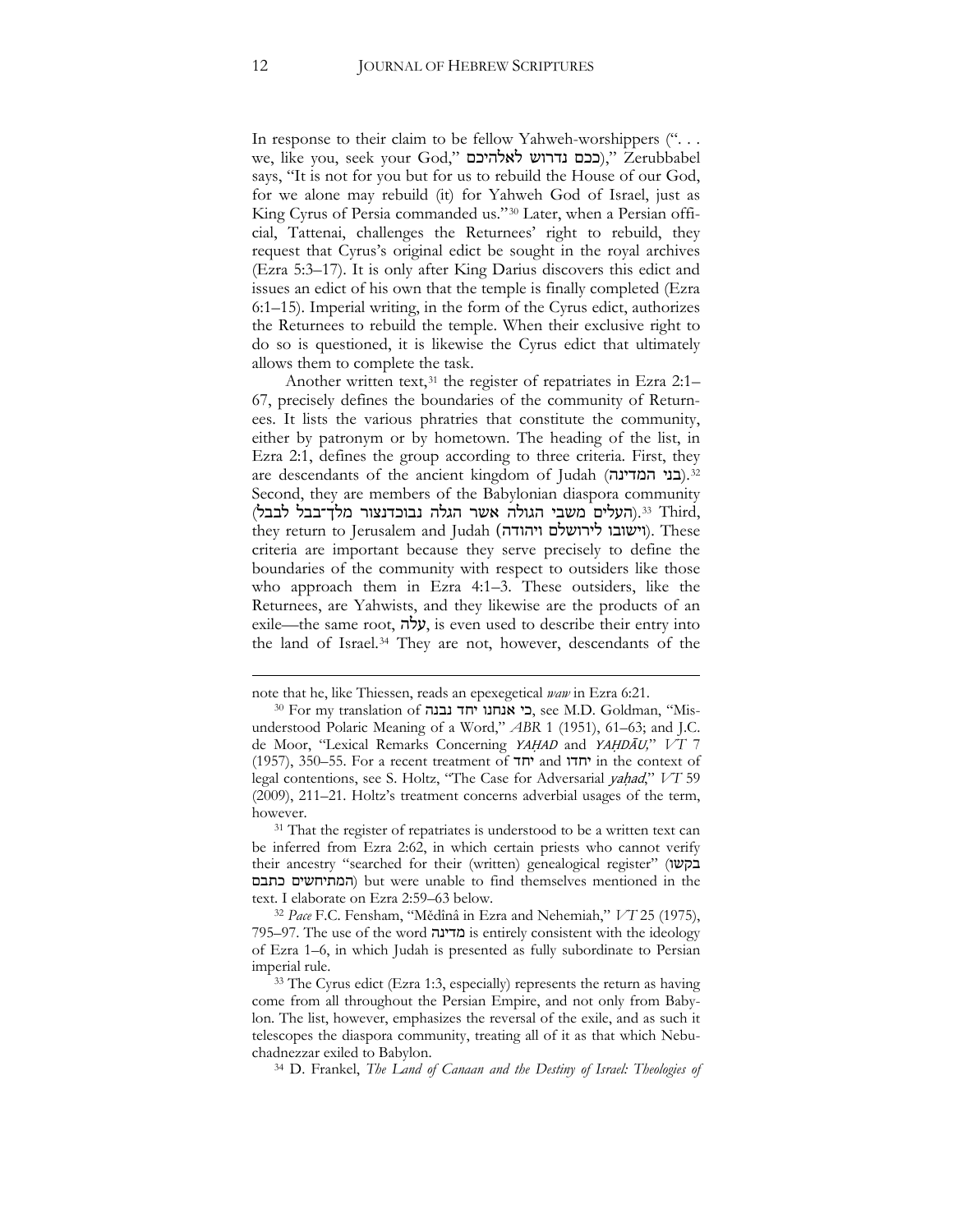province by means of the Babylonian diaspora, and therefore they are not authorized, by the Cyrus edict, to participate in the rebuilding program. The Cyrus edict designates the community that is charged with rebuilding the temple; the register of repatriates eliminates any potential for ambiguity concerning that community's boundaries.

Written documents, then, have enormous authority in Ezra 1– 6.[35](#page-13-0) Jacob Wright, in his penetrating study of seeking, finding, and writing in Ezra-Nehemiah,<sup>[36](#page-13-1)</sup> has argued that writing serves two interrelated functions in Ezra 1–6. First, writing in Ezra-Nehemiah serves as a source for the divination of Yahweh's will. In this respect, Ezra-Nehemiah participates in an ongoing shift in divinatory methods within Judean culture of the Second Temple period: increasingly, the study of written texts, rather than charismatic or mantic modes of divination, take precedence.[37](#page-13-2) Wright, citing Fishbane, attributes this process both to the centralization of the Judahite kingdom during the 7th and 6th centuries BCE and to the subsequent liquidation of that kingdom by Babylon in 586. According to Wright, the "administrative consolidation" of the state would have extended to the divinatory infrastructure of the royal temple, and royally-sanctioned writing would have served as a prime conduit for knowledge of the divine will, particularly among elites.[38](#page-13-3) The loss of that cultic/oracular infrastructure, along with

<span id="page-13-0"></span><sup>35</sup> This observation is stated seminally by Eskenazi, *Age of Prose*, 58–60; she also anticipates my arguments about the Cyrus edict and the register of repatriates, above.

<sup>36</sup> Wright, "Seeking, Finding, and Writing," 277–304.

 $\overline{a}$ 

<span id="page-13-2"></span><span id="page-13-1"></span><sup>37</sup> Wright, "Seeking, Finding, and Writing," 277–79. Wright cites Gen 25:22–23, in which Rebekah "seeks" Yahweh (ותלך לדרש את־יהוה) to divine the meaning of her troublesome pregnancy, and several texts from Qumran (4Q415–418, 4Q423) in which the same terminology of "seeking" is applied to the study of written texts, as paradigmatic bookends for this ongoing process.

<span id="page-13-3"></span><sup>38</sup> Wright, "Seeking, Finding, and Writing," 278; Fishbane, *Biblical Interpretation*, 244. "Administrative consolidation" is Fishbane's term. See, for instance, Lachish letter 3, lines 19–21, in which an oracle from a prophet is relayed in writing from a soldier to his superior. For this reading of the

*Territory in the Hebrew Bible* (Siphrut, 4; Winona Lake, IN: Eisenbrauns, 2011), 208–9, argues that the author of this text presupposes the events of 2 Kgs 17:24–41, in which the king of Assyria, having exiled the people of Israel following the fall of Samaria, forcibly moves people from elsewhere in his empire to resettle the land. 2 Kgs characterizes the religion of these settlers as syncretistic: they worship Yahweh, as the god of their new homeland, in addition to their own ancestral deities. Historical corroboration of this datum may come from Amherst Papyrus 63, which transcribes the liturgy of a new year's festival celebrated in Upper Egypt by people who may have been related to those forcibly resettled by the Assyrians; for discussion, see "The Aramaic Text in Demotic Script (1.99)," translated by R.C. Steiner (*COS* 1:309–27). (I am grateful to Lawson Younger for suggesting this parallel to me.) Frankel, however, notes that Ezra 4:1–3 does not mention syncretism as a reason for excluding them from the restoration community. Their status as outsiders is sufficient.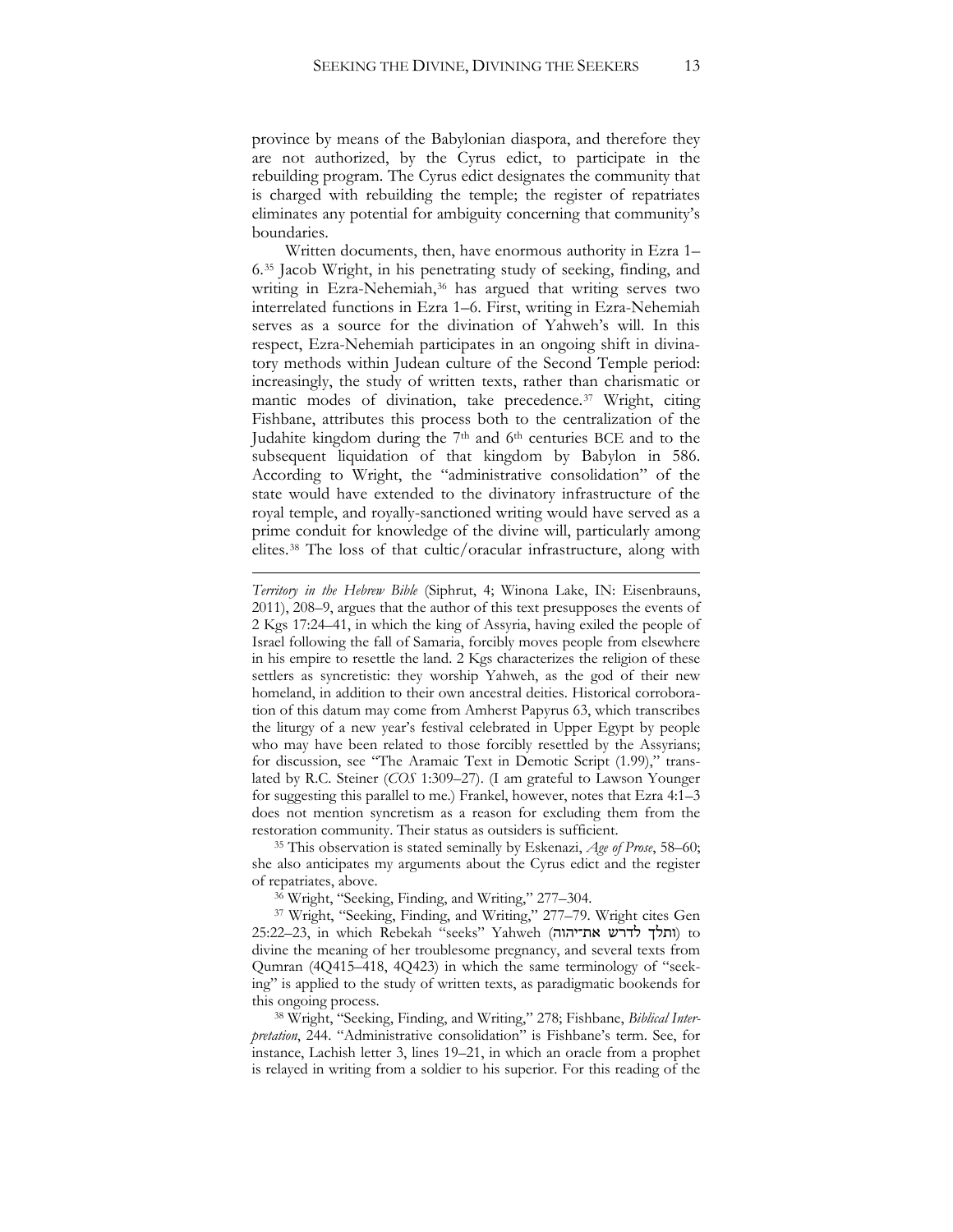the court prophets and the Urim and Thummim, would have made written records of divine revelations associated with the temple/palace complex all the more central as sources of knowledge of the divine.[39](#page-14-0)

According to Wright, the second function served by writing in Ezra-Nehemiah arises out of the symbiotic relationship between temple and palace in ancient Near Eastern civilization.<sup>[40](#page-14-1)</sup> Ezra-Nehemiah, taking its cues from Deutero-Isaiah, transfers the royal prerogative of temple-building from the Davidic monarchy to Cyrus, king of Persia.[41](#page-14-2) In Ezra 1–6, the primary source of the divine word is likewise Persian imperial writ,<sup>[42](#page-14-3)</sup> and in this capacity as

ostracon, see H. Barstad, "Lachish Ostracon III and Ancient Israelite Prophecy," *Eretz-Israel* 24 (1993), 8–12. J. Schaper, "Exilic and Post-Exilic Prophecy and the Orality/Literacy Problem," *VT* 55 (2005), 324–42 (327–29), further observes that the ascription of bureaucratic writing to God in, e.g., Mal 3:16 and Isa 65:6 demonstrates the prevalence of bureaucratic writing in Judahite society and the general trust that elites placed in written records. E. Ben Zvi, "Introduction: Writings, Speeches, and Prophetic Books—Setting an Agenda," in E. Ben Zvi and M.H. Floyd (eds.), *Writings and Speech in Israelite and Ancient Near Eastern Prophecy* (SBL Symposium Series, 10; Atlanta: SBL, 2000), 1–30 (8–10), identifies the class of persons who could read and produce bureaucratic—and hence, also religious—texts as "literati," a group of people with a distinctive ingroup identity and a shared set of aesthetic and epistemological assumptions who assumed the role of brokers of divine knowledge. See also D. Carr, *Writing on the Tablet of the Heart: Origins of Scripture and Literature* (New York: Oxford University Press, 2005), 116–22.

<span id="page-14-0"></span><sup>39</sup> Wright, "Seeking, Finding, and Writing," 278; Schaper, "Exilic and Post-Exilic Prophecy," 338. Ben Zvi, "Writings, Speeches, and Prophetic Books," 14, writes, "In such a scenario, the process of composing, redacting, and editing prophetic books, along with the use of written sources for these purposes, would have had much to do with the literati's self identification as animators of the prophets and YHWH, or in other words, with a quasi-prophetic status . . . The literati voice the 'I' of the text, which is more often than not a godly 'I,' either human or divine. By doing so, they identify with that 'I.' "

<span id="page-14-1"></span><sup>40</sup> Wright, "Seeking, Finding, and Writing," 282–83; see also V. Hurowitz, *I Have Built You an Exalted House: Temple Building in the Bible in light of Mesopotamian and Northwest Semitic Writings* (Sheffield: Sheffield Academic, 1992), 135–63.

<span id="page-14-2"></span><sup>41</sup> On Cyrus's royal function in Deutero-Isaiah, see J. Blenkinsopp, *Isaiah 40–55* (AB 19A; New York: Doubleday, 2002), 249.

<span id="page-14-3"></span><sup>42</sup> Wright, "Seeking, Finding, and Writing," 285–89; 294–301. According to Wright, different sections of Ezra-Nehemiah (corresponding roughly to various compositional strata) locate Yahweh's word in different texts. In Ezra 7–10, the prime source is Torah; in Neh 8–10, it is again Torah, but here the book has achieved an iconic status and is available to the whole community. On Wright's compositional model, see "A New Model for the Composition of Ezra-Nehemiah," 333–48. See also R. Kratz, *The Composition of the Narrative Books of the Old Testament* (London: T&T Clark, 2005), 49–86. For an alternate and dissenting model, see J. Pakkala, *Ezra the Scribe: The Development of Ezra 7–10 and Nehemiah 8* (BZAW, 347; Berlin: de Gruyter, 2004), 291–300 et passim; ibid.,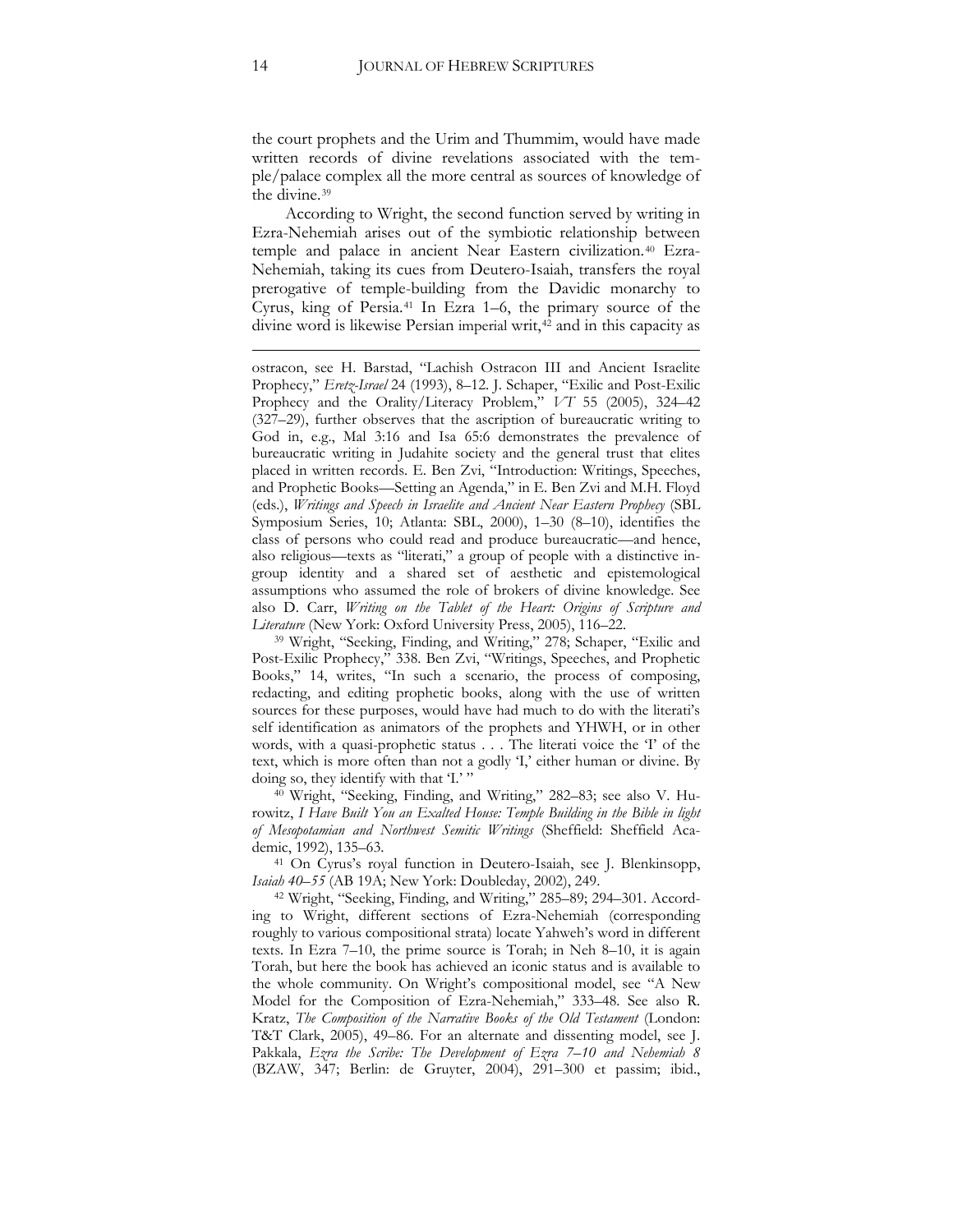well Cyrus replaces the Davidic monarchy in the divine-human economy.[43](#page-15-0) As noted above, the Cyrus edict precisely articulates the task that Yahweh has set before humans in Ezra 1–6 (i.e., the rebuilding of his temple), and that edict, in tandem with the register of repatriates (Ezra 2:1–67), precisely defines the boundaries of the community that will fulfill that task (i.e., the community of Returnees). When their right to rebuild the temple is challenged, the Returnees cite the Cyrus edict (Ezra 4:1–5; 5:17); when Darius reaffirms the right of the Returnees to rebuild, he likewise quotes the Cyrus edict (Ezra 6:1–12). Yahweh's will is articulated and ultimately fulfilled through the ongoing reinterpretation of a text written by a foreign king, supplemented by a genealogical register that establishes continuity between the Returnees and the ancient kingdom of Judah.

Written texts, then, clearly serve a divinatory function in Ezra 1–6. They reveal the divine will, and they can be used to clarify the divine will as time goes on. Is it true, however, that the use of written texts definitively eclipses mantic forms of divination in Ezra 1–6, as Wright claims?<sup>[44](#page-15-1)</sup> Two episodes in Ezra 1–6 suggests otherwise. First, in the register of repatriates (Ezra 2:1–67), there are certain families who are unable to prove their Israelite ancestry (Ezra 2:59–63).[45](#page-15-2) Though some commentators have argued that these persons are excluded from the community on account of their uncertain ancestry,<sup>[46](#page-15-3)</sup> two considerations indicate that they are in fact included in it. First, they are listed before the final tally of repatriates in Ezra 2:64; the fact that slaves and other chattel are listed after this tally (Ezra 2:65–67) indicates that those listed before it are understood to be included in it.[47](#page-15-4) Second, they are the

<span id="page-15-1"></span><span id="page-15-0"></span><sup>&</sup>quot;Disunity," 201–4, 215. For a recent survey of compositional models, see Eskenazi, "Revisiting the Composition of Ezra-Nehemiah."

<sup>43</sup> Wright, "Seeking, Finding, and Writing," 283.

<sup>44</sup> Wright, "Seeking, Finding, and Writing," 282.

<sup>45</sup> הם מישראל אם וזרעם בית־אבותם להגיד יכלו ולא) Ezra 2:59b).

<sup>46</sup> E.g., Grabbe, *Ezra-Nehemiah*, 14–15.

<span id="page-15-4"></span><span id="page-15-3"></span><span id="page-15-2"></span><sup>&</sup>lt;sup>47</sup> It must be noted that there is a substantial discrepancy between the total number of persons counted in the קהל in Ezra 2:64 and the total of the numbers from the census list that precedes it (29,818 in Ezra 2:1–63). The discrepancy has been variously explained. K. Galling, "The 'Gōlā-List' According to Ezra 2 // Nehemiah 7," *JBL* 70 (1952), 149–58, regards the total number as a redactor's fanciful addition. J. Bewer, *Der text des buches Ezra. Beiträge zu seiner Wiederherstellung* (Forschungen zur Religion und Literatur des Alten und Neuen Testaments, 14; Göttingen: Vandenhoeck & Ruprecht, 1922), 33, emends ארבע in Ezra 2:64 to שלש, yielding the number 32,360, which is closer to the totals derived from the census. This has rightfully been rejected as arbitrary, as it is unsupported by any versional or textual evidence. P. Redditt, "The Census List in Ezra 2 and Nehemiah 7: A Suggestion," in Kalimi (ed.), *New Perspectives on Ezra-Nehemiah*, 223–40, has recently offered a new explanation: the discrepancy is deliberate and reflects the redactor's agenda of distinguishing between the "true Israel" and the rest of the population of Yehud. The suggestion is not without merit, as it fits well with the exclusionary tendencies of Ezra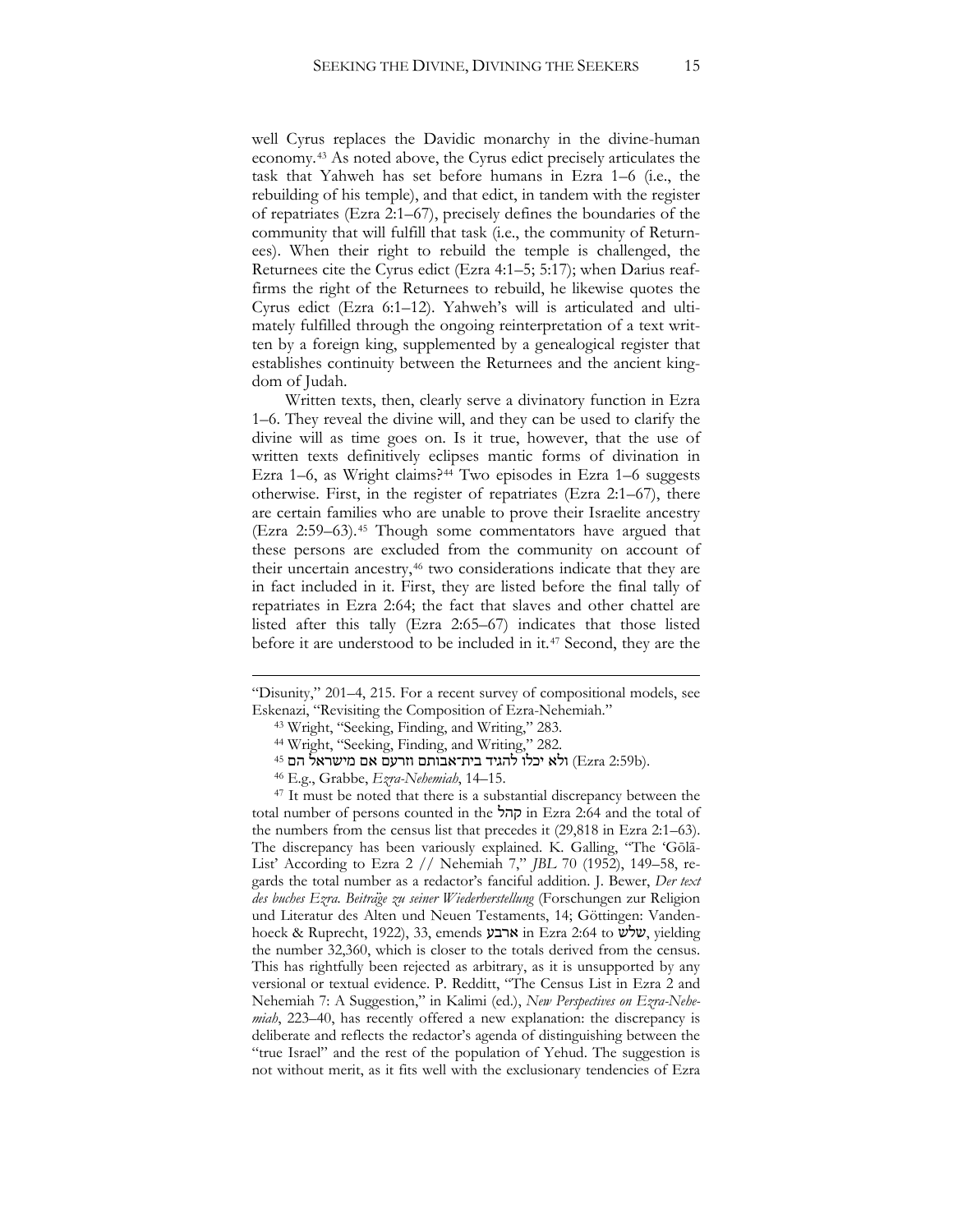only persons in the register of repatriates who are listed both by patronym and by place of origin. Elsewhere in the register, the laypersons in the community are listed either by patronym (Ezra 2:3– 20) or by their ancestral land holding in the kingdom of Judah (2:21–35), with no appreciable difference in status between them either, apparently, will suffice to prove one's authentic Israelite ancestry. By listing families who cannot definitively authenticate their Israelite ancestry by patronym and by their place of settlement in Babylon, the register of repatriates stacks positive evidence in favor of their right to be included in the community.<sup>[48](#page-16-0)</sup>

Thus the laypersons who cannot prove their ancestry in Ezra 2:59–60 can be included in the community of repatriates. The priests who cannot verify their ancestry, however, present an additional problem: priesthood is a hereditary office, and a person serving illegitimately in it would desecrate the cult, and by extension the community that depends upon it.<sup>49</sup> Consequently, these priests of questionable heredity are "defiled from the priesthood" (מן־הכהנה ויגאלו (and forbidden from eating of the most holy food "until a priest should be available to (consult) the Urim and  $T$ hummim" (עד עמד כהן לאורים ולתמים). Harrington argues that the root גאל, the Pual of which is here translated "defiled," connotes "nausea and loathing," and she cites Lev 26:11, 43 as evidence.<sup>50</sup> The root in those cases, however, is **געל**, and while it is

<span id="page-16-0"></span><sup>48</sup> Williamson, *Ezra, Nehemiah*, 37, notes that the use of place names in Babylon, where these families presumably were settled after the liquidation of the kingdom of Judah, stand in as a substitute "for the lacking genealogical points of reference." My argument builds on his.

<sup>49</sup> Williamson, *Ezra, Nehemiah*, 37; Blenkinsopp, *Ezra-Nehemiah*, 92; see also K. Joachimsen, "Boundaries in Flux in Ezra 2:59–63" (paper presented at the Research Seminar of the Hebrew Bible Department of Tel Aviv University, Tel Aviv, Israel, April 17, 2012).

<sup>50</sup> H. Harrington, "Holiness and Purity in Ezra-Nehemiah," in Boda and Redditt (eds.), *Unity and Disunity*, 98–116 (107). See also H.F. Fuhs, "ל ַעָגּ, "*TWOT* 3:45–48. Though the term, in the Qal, is a technical term for the dissolution of the covenant, it strongly connotes abhorrence and

<sup>1–6;</sup> however, it must be rejected. Redditt's argument proceeds from the premise that the assembly (קהל) numbered in Ezra 2:64 represents all those living in Yehud and not merely those who returned from captivity. His attempt to establish this reading on the basis of scanty evidence in Ezra 9–10 (where the assembly could be construed to include the "foreign women"), Neh 8:2, 17 (where a distinction could exist between the whole assembly in 8:2 and the assembly of the returnees in 8:17), and Neh 13:1 (where it apparently includes all those who worship at the temple) falls well short of overriding the contextual evidence in Ezra 2 that the number should be taken, at face value, as reflecting only the returnees. More to the point, Redditt ignores entirely the fact that the entire assembly in Ezra  $2:64$  is characterized as being "as one" (כל־הקהל באחד), a point that undermines any attempt to argue that the redactor's intent is to highlight the assembly's disunity. There is a similar discrepancy in the near-identical repetition of this list in Neh 7:6–72; for a discussion of the significance in that context, see O. Lipschits, "Literary and Ideological Aspects of Nehemiah 11," *JBL* 121 (2002), 423–40 (431–32).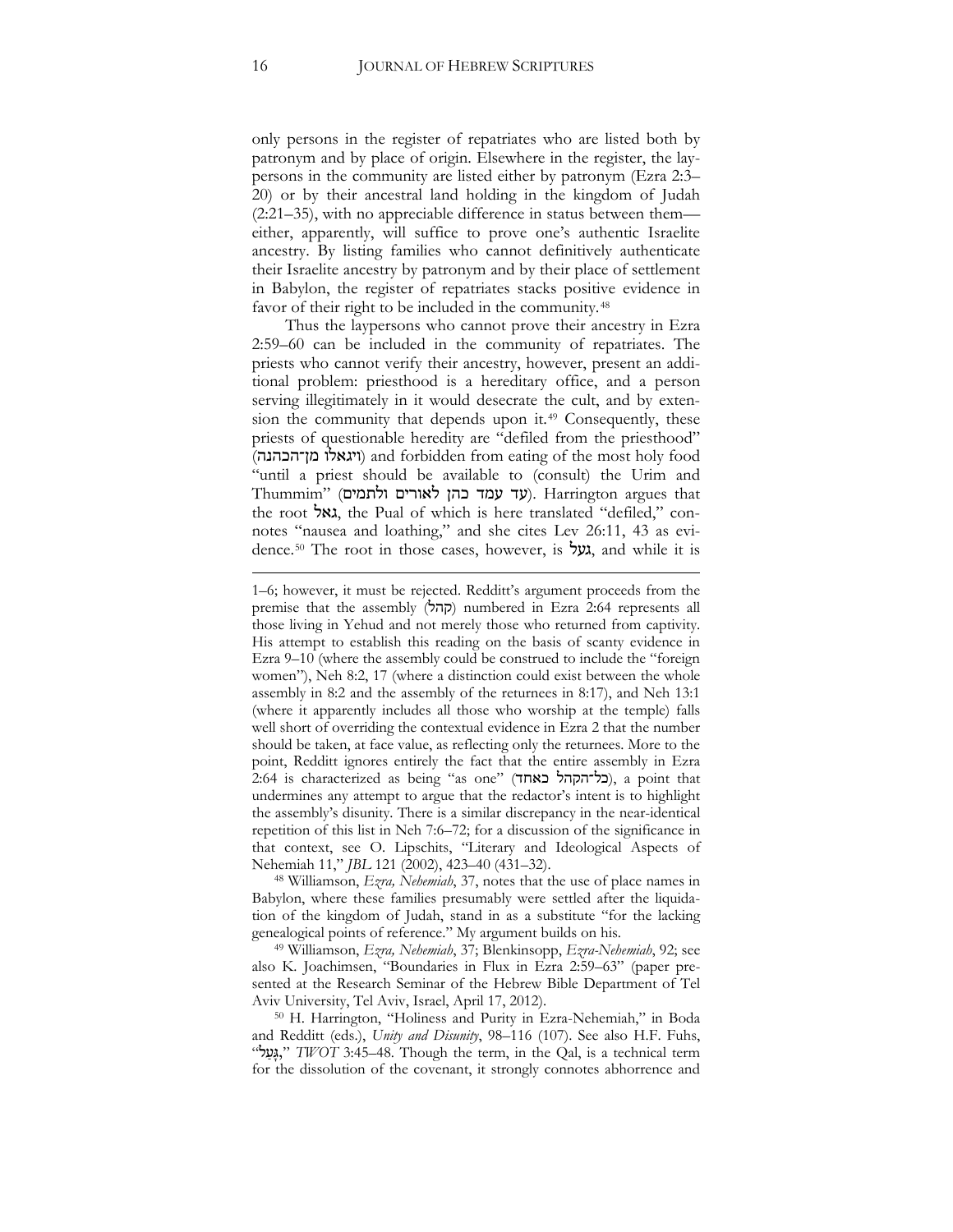true that the two roots are biforms of one another (as evinced especially by the use of גאל in biblical quotations containing געל at Qumran),<sup>51</sup> their distribution suggests that גאל becomes, in late texts (e.g., Isa 59:3; 63:3; Mal 1:7; Dan 1:8), a technical term for defilement or pollution.<sup>52</sup> In Ezra 2:62 these priests are forbidden from officiating in the cult while their genealogy is in question.<sup>53</sup> The implication is that, once their heredity has been verified, they would be eligible for reinstatement. Though the resolution of the matter is never explicitly stated, a priest by the name of Meremoth b. Uriah receives the goods that Ezra transports to Jerusalem from Babylon in Ezra 8:33. Elsewhere, Meremoth b. Uriah is identified as a son of Haqqoz (Neh 3:4, 21).<sup>54</sup> At minimum, these data suggest that at least one of the priestly phratries whose ancestry is doubted in Ezra 2:61–63 is regarded unproblematically as part of the priesthood elsewhere in Ezra-Nehemiah.

The means by which the genealogies of these priests are to be confirmed is via consultation of the Urim and Thummim. It is beyond the scope of this essay to wade into the many ambiguities that surround the Urim and Thummim.<sup>55</sup> The two aspects of their nature and use that are salient to my argument enjoy broad consensus among authorities on the topic: first, the Urim and Thummim are a mode of mantic divination;<sup>56</sup> and, second, they are explicitly

 $\overline{a}$ 

<sup>52</sup> L. Koehler and W. Baumgartner, "גאל, "*HALOT* 1:169–70. The Pual is translated "to be defiled (ritually)."

<sup>53</sup> *Pace* Olyan, "Purity Ideology in Ezra-Nehemiah," 8, the fact that these priests were classified as polluted does not mean that they were expelled from the priestly ranks on account of their ancestry, or that the issue at stake is exogamy. There is no evidence in Ezra 2:61–63 that these priests' heredity is in question because of mixed marriages; rather, they, like the laypersons in Ezra 2:59–60, simply cannot find their genealogical register. Their defilement, moreover, is not permanent: the mere fact that the Urim and Thummim are used to adjudicate the matter indicates that the defilement is not a permanent state, but rather a legal condition laid upon them to prevent them from officiating in the cult.

<sup>54</sup> Williamson, *Ezra, Nehemiah,* 31, 37; Blenkinsopp, *Ezra-Nehemiah*, 92. 55 C. van Dam, *The Urim and Thummim: A Means of Revelation in Ancient Israel* (Winona Lake, IN: Eisenbrauns, 1997), 9–103, provides a review of literature on the Urim and Thummim from ancient times up to the publication of his book. Subsequent publications are addressed below. Van Dam identifies three broad areas where the nature of the Urim and Thummim has been questioned: first, the physical object or objects to which the terms Urim and Thummim correspond; second, the precise nature of the divination performed by means of the Urim and Thummim; and third, the etymology of the terms and the significance of the plural form.

<sup>56</sup> The means by which the Urim and Thummim are used for divination is debated. The majority position in the modern period has generally

loathing, as in Lev 26. *TWOT* has no entry for the biform גאל, and mentions it only in passing; see H. Ringgren, "ל ַא ָגּ,"*TWOT* 2:350–55 (351).

<sup>51</sup> J. Milgrom, *Leviticus 23–27* (AB, 3b; New York: Doubleday, 2000), 2301, cited in Harrington, "Holiness and Purity," 107 n. 29. Milgrom cites 1QM 9:8 and CD 12:16.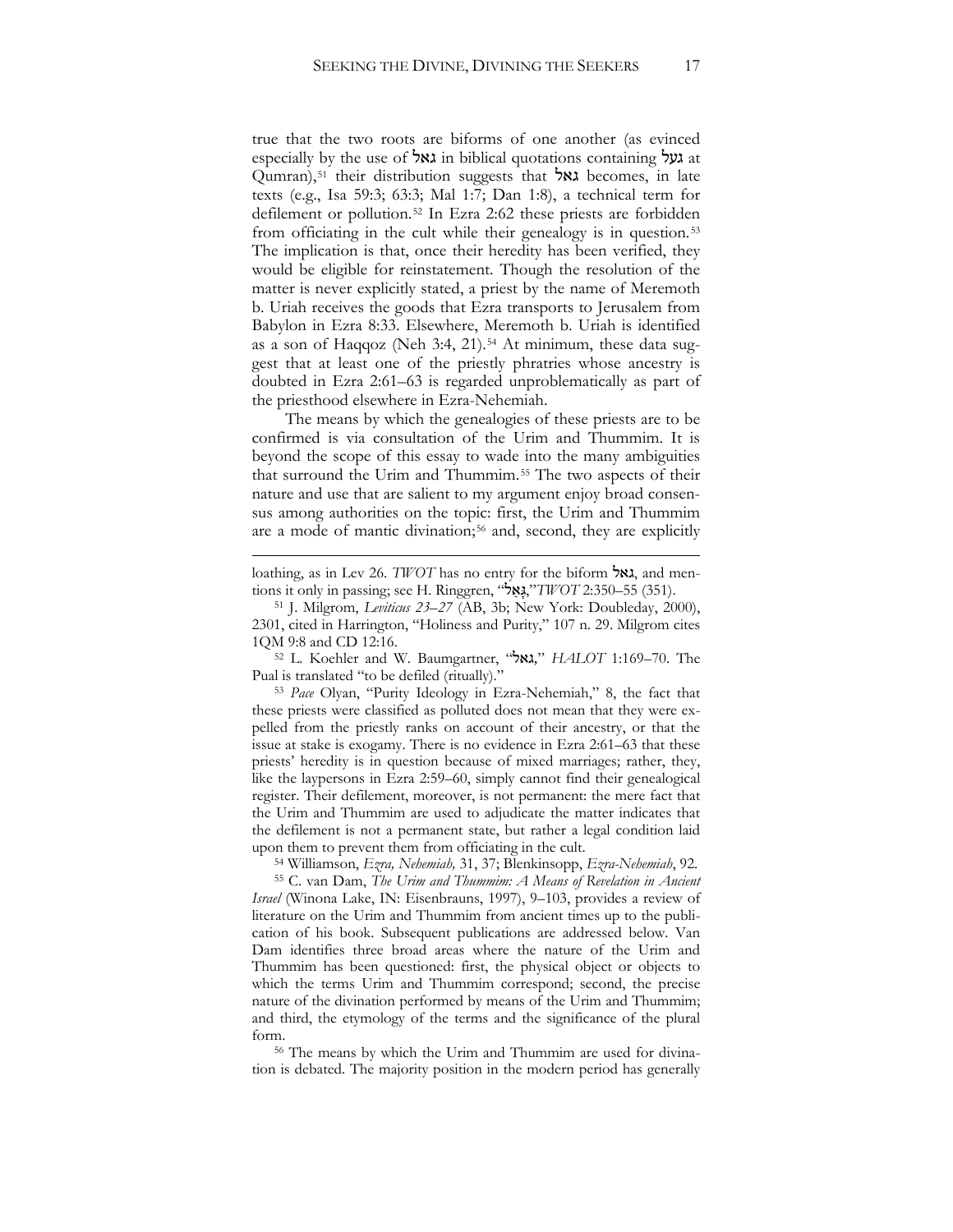associated with the cult in all of the references to them in the Hebrew Bible.<sup>[57](#page-18-0)</sup> In all of these cases, a priest is present; moreover, in all of them, the divination occurs (or would occur) in proximity to an altar, suggesting a cultic setting. This datum explains why the matter must wait "until a priest should be available to consult the Urim and Thummim" (Ezra 2:63): since (within Ezra-Nehemiah) the only legitimate Yahwistic cult site is the temple in Jerusalem, the cult must be re-established before the Urim and Thummim can be used.[58](#page-18-1) Until the cult has been re-established, these priests are

held that they are a form of cleromancy; see van Dam, *Urim and Thummim*, 35–36, n. 121, for a review of literature; see also J. Morgenstern, "The Ark, the Ephod, and the 'Tent of Meeting,' " *HUCA* 27 (1942–1943), 153–266 and *HUCA* 28 (1944), 1–52; repr. in *The Ark, the Ephod and the "Tent of Meeting,"* (Cincinnati: Hebrew Union College Press, 1945). Van Dam, *Urim and Thummim*, 230–31, rejects that argument in favor of the view that the terms Urim and Thummim form a hendaidys, "perfect light," and refer to a single stone whose miraculous illumination could confirm the divine origin of an oracle. C. Houtman, "The Urim and Thummim: A New Suggestion," *VT* 40/2 (1990), 229–32, building on van Dam's argument, claims that the stone's position upon the high priest's heart (Exod 28:30) allowed him properly to understand Yahweh's message. Nevertheless, the dominant position remains that the Urim and Thummim are a means of divination by lots, a view held by B. Arnould, "Necromancy and Cleromancy in 1 and 2 Samuel," *CBQ* 66/2 (2004), 199–213; A.M. Kitz, "The Plural Form of *'Ûrîm* and *Tummîm*," *JBL* 116/3 (1997), 401–10; and E. Noort, "Numbers 27,21" in H.L.J. Vansiphout et al. (eds.), *All Those Nations . . . : Cultural Encounters within and with the Near East* (COMERS/ICOG Communications, 2; Groningen: Styx, 1999), 109–16.

<span id="page-18-0"></span><sup>57</sup> There are only seven mentions of Urim and/or Thummim in the Hebrew Bible: Exod 28:30; Lev 8:8; Num 27:21; Deut 33:8; 1 Sam 14:35– 42; Ezra 2:63 // Neh 7:65. Additionally, there is evidence within the textual tradition that references to the Urim and Thummim have been expunged from MT on several occasions. A. Rofé, " 'No *Ephod* or *Teraphim*'*—Oude Hierateias Oude Delon*: Hosea 3:4 in the LXX and in the Paraphrases of the Chronicles and the Damascus Document," in A.H.C. Cohen and S. Paul (eds.), *Sefer Moshe: The Sefer Moshe Weinfeld Jubilee Volume* (Winona Lake, IN: Eisenbrauns, 2004), 135–49, follows LXX in reading a reference to the ephod in 1 Sam 14:18 and to the Urim in Hos 3:4; L. Fried, "Did the Second Temple High Priests Possess the *Urim* and *Thummim*?," *JHS* 7/3 (2007), 6–7, notes that Josephus understands there to be a reference to priestly divination in 2 Chr 15:3, a verse based on Hos 3:4.

<span id="page-18-1"></span><sup>58</sup> Fishbane, *Biblical Interpretation*, 263, cites Ezra 2:62–63 as evidence that the Urim and Thummim were "either lost or no longer usable after the exile." It is entirely unnecessary to postulate that the Second Temple priests did not have access to the Urim and Thummim, despite the claim to that effect in *b. Yoma* 21b. Indeed, as noted by van Dam, *The Urim and Thummim*, 218–21, 254–55, the mere fact that revelation by means of the Urim and Thummim is expected at some future date in Ezra 2:63 testifies to its presence in Second Temple times. Van Dam, however, does not think that the Urim and Thummim were used after the time of David, in part because Yahweh exercised his sovereign will and stopped revealing himself through them. It is more likely, however, that in Ezra 2:61–63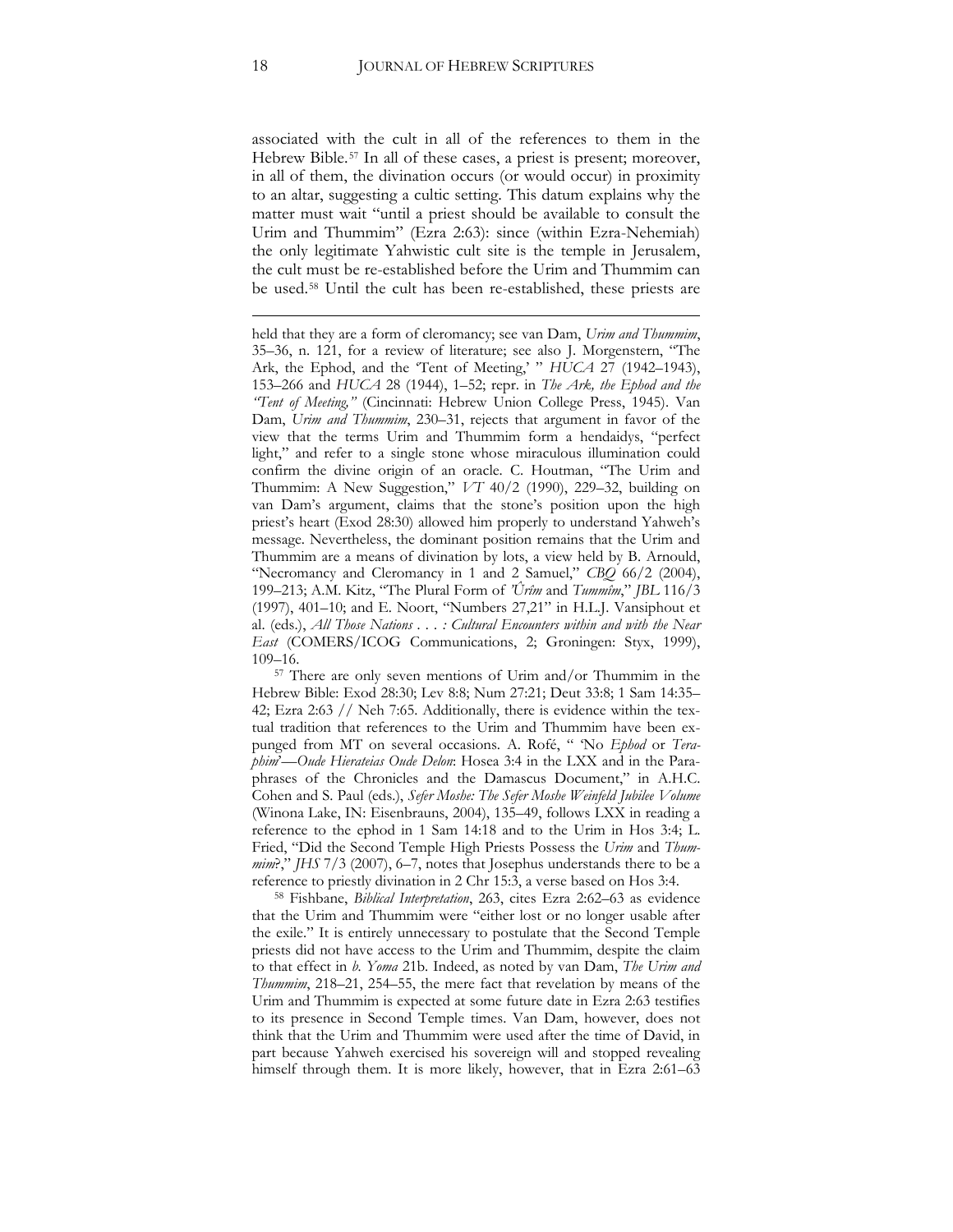provisionally excluded from the priesthood; the implication seems to be that, once the cult is in operation, the high priest can consult the Urim and Thummim on their behalf and confirm their legitimate Israelite ancestry.[59](#page-19-0)

#### **EZRA 6:21 AND THE LIMITS OF WRITTEN AUTHORITY**

The anticipated use of mantic divination in Ezra 2:61–63 to resolve a lacuna in an authoritative written text has implications for my treatment of Ezra 6:20–21. It appears, from my analysis, that the register of repatriates, a written document, functions only provisionally to authenticate priestly lines of descent; once the cult is reestablished, cultic modes of divination will fill in the gaps in the written text.<sup>[60](#page-19-1)</sup> Thiessen argues, on the basis of the same genealogical register (Ezra 2:1–67), that genealogical descent from ancient Judah is of paramount importance in determining whether one is included in the restoration community. According to Thiessen, following Williamson, outsiders (like the Yahwists in Ezra 4:1–

 $\overline{a}$ 

<span id="page-19-0"></span><sup>59</sup> Another episode, the exhortations of the prophets Haggai and Zechariah in Ezra 5:1–2, also provides an example of divination occurring outside of the context of writing in Ezra 1–6. This shows, minimally, that the authors of Ezra 1–6 did not view written texts as the sole source of divine revelation. Fried, "*Deus ex Machina*," 189–208, views the intervention of Yahweh through his prophets as the crucial pivot-point of the narrative, which in turn obeys Aristotelian conventions of plot construction. The prophets fulfill the role of *Deus ex machina*, wherein the deity intervenes decisively to resolve the tension in the plot. Fried's comparison of Ezra 1–6 with Aristotelian narrative conventions is persuasive, but her account of the prophets' role understates the decisive role that the decrees of Cyrus and Darius play in the final resolution of the conflict. See also, ibid., "Ezra's Use of Documents," 11–26, where Fried argues that the written document in Ezra 4–6 function to prove the malicious intent of the adversaries who appear in Ezra 4:1–5. This seems unlikely, however, because the letter to Artaxerxes in Ezra 4:7–16, in warning Artaxerxes that the Judeans are rebuilding the fortifications of their city, reflects the antiroyalist, pro-imperial perspective of Ezra 1–6—note especially that their account of Jerusalem's past (Ezra 4:15) is echoed by the Returnees themselves in their correspondence with Darius (Ezra 5:11–12).

<span id="page-19-1"></span><sup>60</sup> *Pace* Wright, "Seeking, Finding and Writing," who notes the use of "charismatic divination" in Ezra 2:63 and argues that, because Ezra-Nehemiah never reports that a priest with Urim and Thummim appears, textual study must instead suffice. However, given that Ezra 1–6 is about the re-establishment of the temple, and given that the Urim and Thummim are cultic in nature, the most likely explanation is that the author felt no need to relate the resolution of the matter—it could be presumed to accompany the re-establishment of the cult.

Jeshua simply has to wait until the cult was re-established to use the Urim and Thummim. See Fried, "*Urim* and *Thummim*?," for a survey of extrabiblical data. Fried argues persuasively on the basis of extra-biblical evidence that the high priest did, in fact, use the Urim and Thummin during Second Temple times; however, she nevertheless understands Ezra 2:63 to indicate that the Urim and Thummim were lost during the time of the earliest return.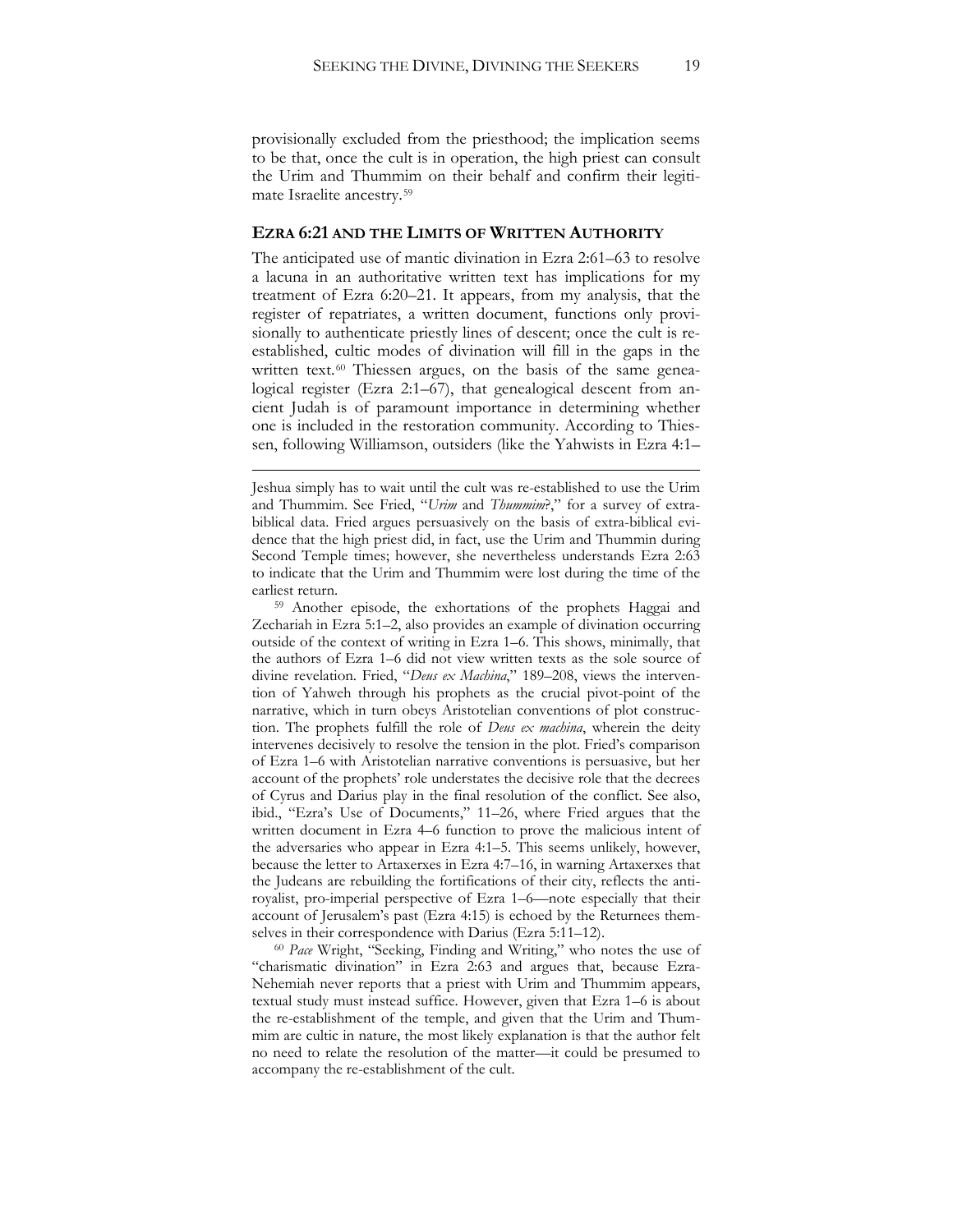5) are excluded from the community, regardless of their religious practices, because the text insists upon an ontological distinction between Israelites and foreigners.[61](#page-20-0) If that were true, however, it would be odd that persons of uncertain ancestry would be included in the community, rather than excluded from it. Based on my analysis of Ezra 2:59–63, it is more likely that the register of repatriates functions only provisionally to identify the community's boundaries in the absence of a working temple cult. Once the cult is reestablished, participation in the cult would serve to index inclusion in the community.

My analysis of the role of imperial writing in Ezra 1–6 supports that conclusion. The Cyrus edict charges the diaspora community with rebuilding the temple; it does not suggest an ontological distinction between this community and outsiders. Zerubbabel excludes the local Yahwists from the temple reconstruction project (Ezra 4:1–3) on the grounds that they are not authorized by the Cyrus edict to participate; no other criteria are given. Following the rediscovery of the Cyrus edict by Darius (Ezra 6:1–3), the Returnees finish the work just as they have been ordered. The boundaries erected around the community of Returnees by the Cyrus edict and the register of repatriates are not ontological; rather, they are oriented toward the goal of rebuilding the temple. The register of repatriates functions under the auspices of the Cyrus edict to specify the community's boundaries, and it looks forward to the restored temple cult to fill its gaps. The efficacy of both texts in defining community boundaries, then, would be expected to "expire" with the completion of the temple.

It is no coincidence, then, that the first thing that the Returnees do after the dedication of the new temple (Ezra 6:16–18) is to celebrate the Passover. It is in the context of this Passover celebration that Ezra 6:20–21 occurs. On the basis of Ezra 6:21b, I have argued, *contra* Thiessen, that persons outside of the community of Returnees partake of the Passover. Having clarified the provisional role of writing in defining and enforcing the boundaries of the community of Returnees in Ezra 1–6, I am now prepared to make two final arguments in favor of my reading of Ezra 6:21.

First, note that those who participate in the Passover feast are defined, in the second half of Ezra 6:21, as "all those who separated themselves from the impurities of the nations of the land . . . to seek Yahweh, God of Israel." These people, regardless of their prior identity, are defined here primarily as participants in the cult of Yahweh. The language of purity and impurity used to describe their separation is attested in Ezra 1–6 only here and in Ezra 2:61– 63. This datum suggests that purity concerns are only operative in the context of the temple cult.[62](#page-20-1) More importantly, in the Hebrew

<sup>61</sup> Thiessen, "Conjunction," 64–66; Williamson, *Ezra, Nehemiah*, 50.

<span id="page-20-1"></span><span id="page-20-0"></span><sup>&</sup>lt;sup>62</sup> Compare this with, for instance, the use of purity language in Ezra 9–10, where exogamy threatens the purity of the entire community and the land upon which it dwells. See especially Ezra 9:2, 11.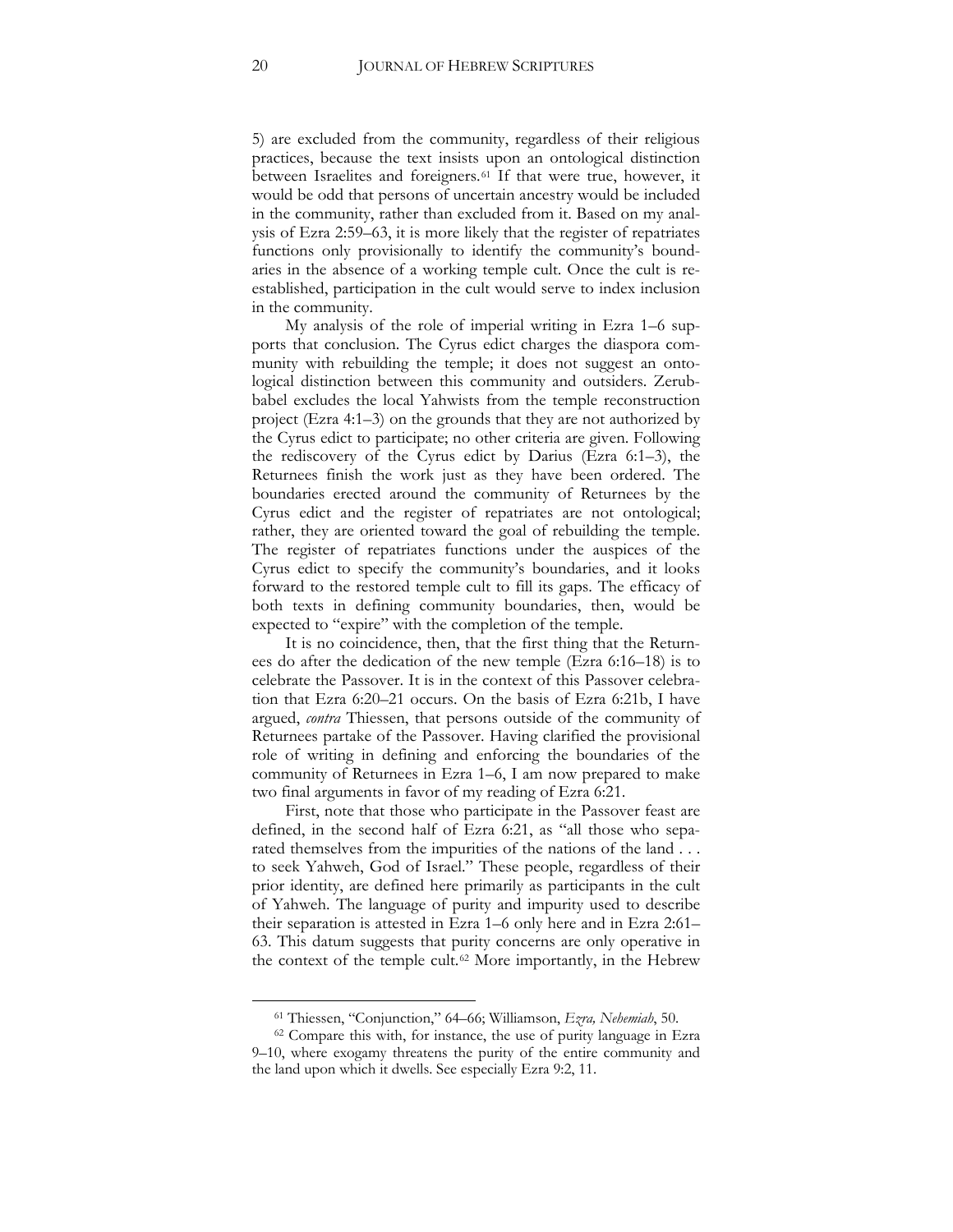Bible seeking Yahweh (לדרש ליהוה) frequently refers to cultic acts of worship (e.g., Deut 12:4–5; Isa 58:2; 1 Chr 13:3), sometimes but not always with an oracular component (e.g., 2 Chr 1:5).<sup>63</sup> In the context of Ezra 6:16–22, in which the temple is rededicated, it must mean that these persons are worshipping at the temple by participating in the Passover meal.<sup>64</sup> It is in this sense that they are "seeking" Yahweh.

In Ezra 1–6, only one other group of people is credited with "seeking" Yahweh: the Yahwists of Ezra 4:1–3, who are excluded from the temple-building project on the basis of the Cyrus edict and the register of repatriates. In introducing themselves, they say, "we, like you, seek your God, and we have sacrificed to him since the days of Esar Haddon" (Ezra 4:2),<sup>65</sup> and note again the juxtaposition of "seeking" and sacrificing, as in Ezra 6:21. These Yahwists make a claim, in essence, to being part of the same cultic community with the Returnees. In Ezra 4:4, these same local Yahwists are apparently grouped among the "people of the land" (עם־ הארץ (in their opposition to the community of returnees. However, the near-repetition of the terms "to seek Yahweh" and "people/nations of the land" in Ezra 4:1–4 and 6:21 suggests that we are meant to understand that the same people are in view in both texts. Yahweh-seekers from among the people of the land who were excluded from the cultic community before the temple's restoration can now be included among it on the grounds that they separate themselves from gentile impurities (an entailment for participation in the cult and in the Passover festival). The restoration of the temple cult makes it possible for both communities to seek Yahweh in the same way. The criterion for inclusion shifts from genealogy to ritual practice, from written text to temple cult.<sup>66</sup>

The other argument in favor of my reading of Ezra 6:21 comes from the nature of the Passover festival itself. The Passover, as a commemoration of the Exodus, is paradigmatically a nationdefining and nation-constituting festival: those who participate are members of the community, and those who do not are excluded from it. Thus, in Exod 12:48–49 and Num 9:13, resident aliens (גרים) may be included in the Passover so long as they are circum-

<sup>63</sup> On the use of the verb דרש with reference to the cult, see S. Wagner, "דָרָשׁ", "*דְרָש*", "*דָרָש* 

<sup>64</sup> Celebrating Passover at the one central sanctuary (i.e., the temple) is commanded in both Deuteronomic (Deut 16:1–8) and Priestly (Num 9:1– 14) legislation. See P. Lau, "Gentile Incorporation into Israel in Ezra-Nehemiah?," *Biblica* 90 (2009), 356–73.

<sup>65</sup> Reading MT *qere*, לו, with the versions, in place of MT *ketiv*, לא, which implies that the local Yahwists worship Yahweh without sacrificing to him. The *ketiv* may reflect anti-Samaritan polemic; see D. Marcus, *Ezra and Nehemiah* (BHQ, 20; Stuttgart: Deutsche Bibelgesellchaft, 2006), 41\*–

<sup>42\*.&</sup>lt;br><sup>66</sup> K. Joachimsen, "Cultic Bonding in Ezra 6:21," paper presented at the annual meeting of Old Testament Studies: Epistemologies and Methods, Oxford, England. September 17–20, 2012.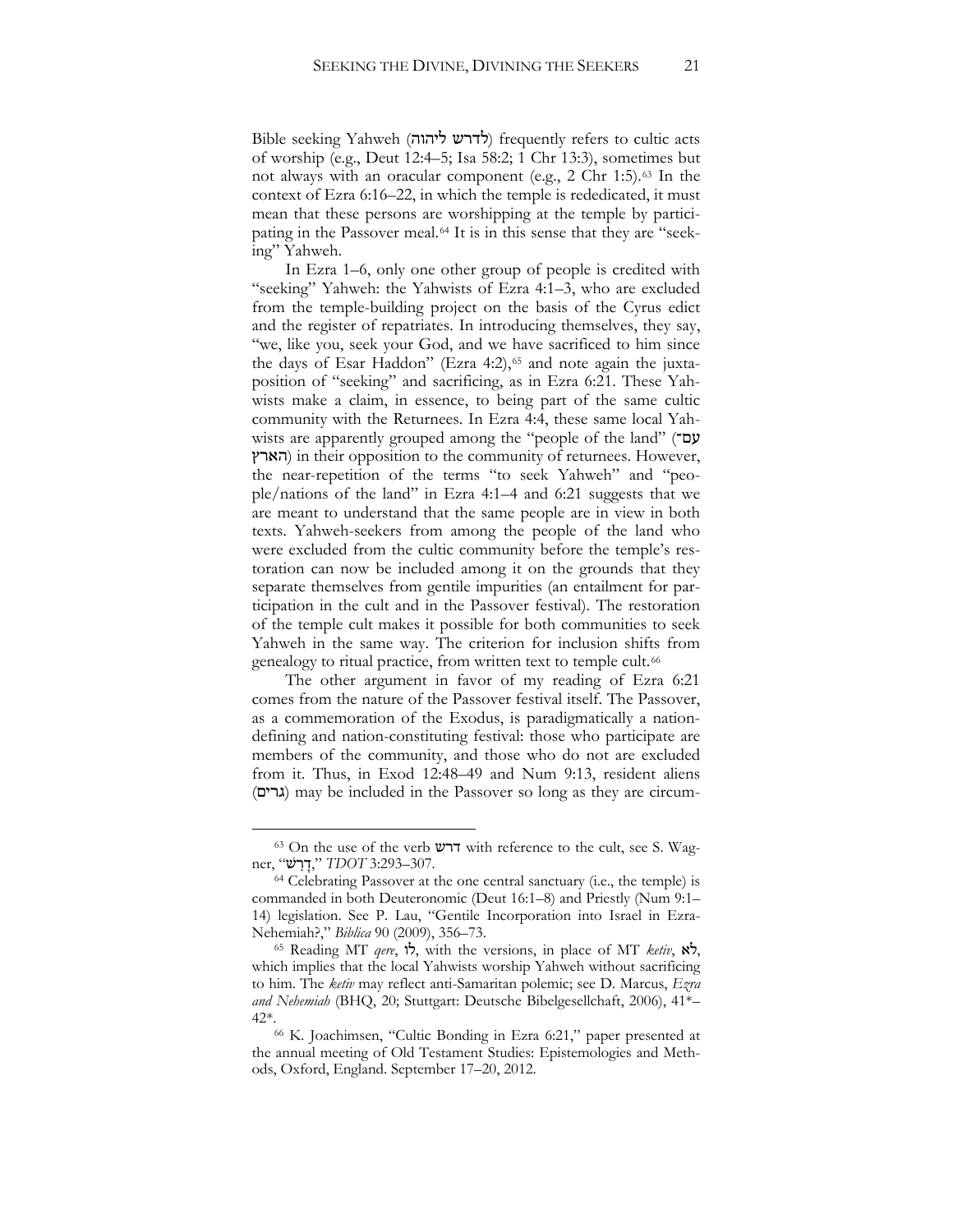cised and so long as they obey the same law as the Israelites. If they do so, then they are reckoned "as a native of the land" ( כאזרח הארץ (for the duration of the festival. The Passover is also, paradigmatically, a means to commemorate a cultically-significant building project: it is celebrated, in Numbers 9:1–14, to commemorate the completion of the Tabernacle, and in 2 Chr 30:1–20 and 35:1–18 to commemorate major renovations of the temple. These commemorative and constitutive elements of the Passover come together in Hezekiah's great Passover in 2 Chr 30. Hezekiah attempts to gather people from the northern tribes of Israel for the Passover, and a few do come (2 Chr 30:10–12), but they unwittingly eat the Passover without having first purified themselves (2 Chr 30:18). Hezekiah, however, prays for them that God would pardon them on the grounds that "they have set their whole heart to seeking God (האלהים לדרש האלהים), Yahweh the God of their fathers," and God heeds his request (2 Chr 30:20). For at least a time, Israel is made whole again. These commemorative and constitutive elements of the Passover festival come together also in Ezra 6:19–21. The Passover, in Ezra 6:19–21, commemorates the completion of the restored temple, and in the process it also reconstitutes the cultic community that participates in worship at the new temple. Like Hezekiah's great Passover, it includes all those who seek Yahweh, even those from the north who had previously sought him improperly.<sup>67</sup> As in Chronicles, observance of the Passover defines who belongs to Israel and serves ritually to constitute that community.

The next verse, Ezra 6:22, concludes all of Ezra 1–6 by saying: "And they observed the Feast of Unleavened Bread with joy for seven days, for Yahweh had made them glad by changing the mind of the King of Assyria concerning them, so that he might support them in the work of the House of God, the God of Israel." Ezra 6:22 recounts, in summary fashion, the plot of Ezra 1-6 and its happy conclusion: Yahweh changed the mind of the Persian king, which led to the completion of work on the temple. Peace has been made with local Yahwists, and the cult of Yahweh in Jerusalem enjoys the full support of the Persian Empire, thus protecting it from hostile outsiders. The stage is set for open-ended, harmonious imperial rule.

#### **CONCLUSION**

 $\overline{a}$ 

In this essay, I have considered the tendentious retelling of the history of the return from exile in Ezra 1–6, and specifically whether Ezra 6:21 indicates that outsiders were permitted to join the community of Returnees. First, I have argued that the grammar of Ezra 6:21 is best understood to refer to two distinct groups, against Thiessen's argument that it concerns only the community

<sup>67</sup> Per the *qere* of Ezra 4:2, they worshipped him outside of Jerusalem, whereas Ezra 1–6 seems to presuppose Jerusalem as Yahweh's only legitimate cult site.